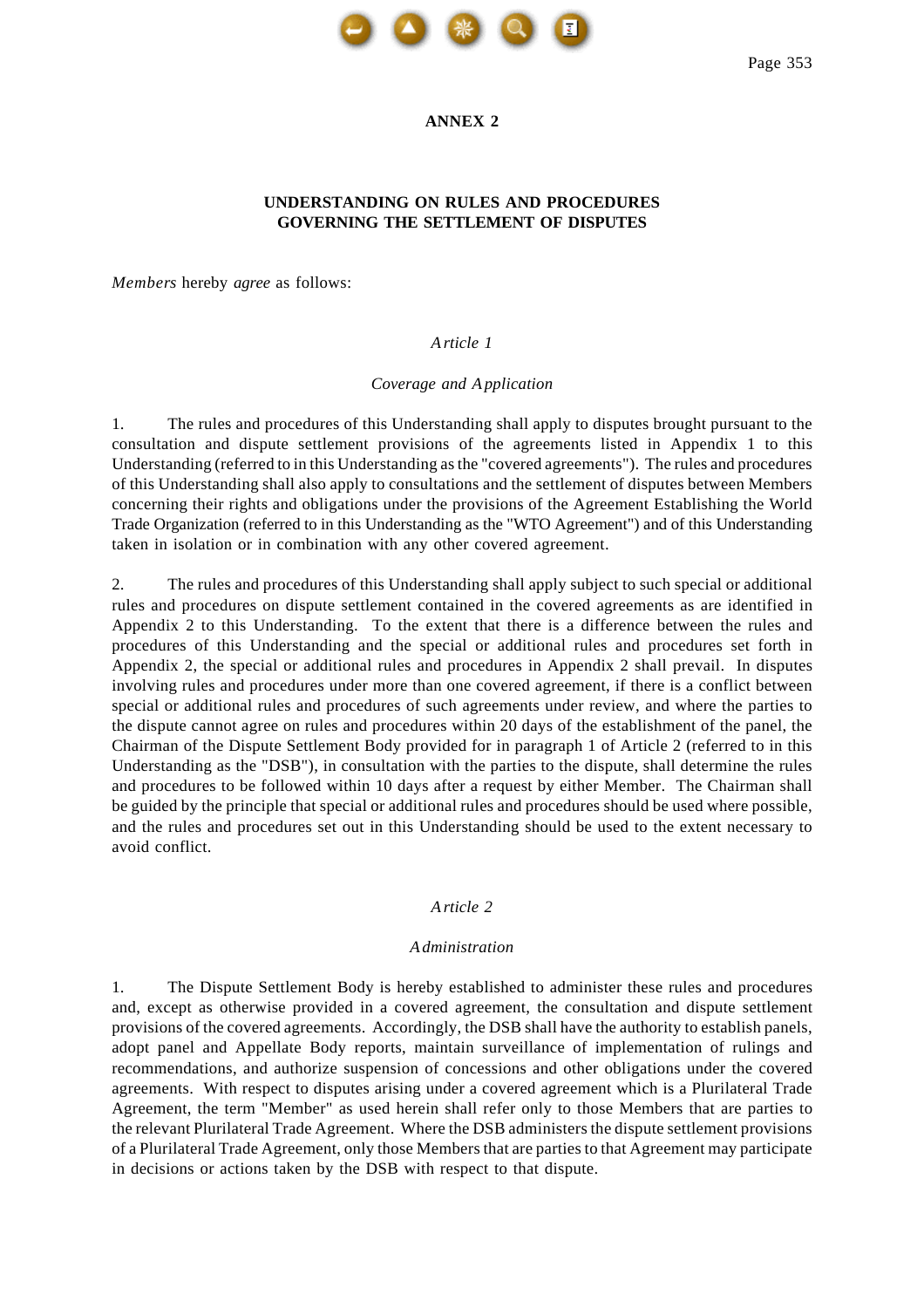2. The DSB shall inform the relevant WTO Councils and Committees of any developments in disputes related to provisions of the respective covered agreements.

3. The DSB shall meet as often as necessary to carry out its functions within the time-frames provided in this Understanding.

4. Where the rules and procedures of this Understanding provide for the DSB to take a decision, it shall do so by consensus. $<sup>1</sup>$ </sup>

## *Article 3*

## *General Provisions*

1. Members affirm their adherence to the principles for the management of disputes heretofore applied under Articles XXII and XXIII of GATT 1947, and the rules and procedures as further elaborated and modified herein.

2. The dispute settlement system of the WTO is a central element in providing security and predictability to the multilateral trading system. The Members recognize that it serves to preserve the rights and obligations of Members under the covered agreements, and to clarify the existing provisions of those agreements in accordance with customary rules of interpretation of public international law. Recommendations and rulings of the DSB cannot add to or diminish the rights and obligations provided in the covered agreements.

3. The prompt settlement of situations in which a Member considers that any benefits accruing to it directly or indirectly under the covered agreements are being impaired by measures taken by another Member is essential to the effective functioning of the WTO and the maintenance of a proper balance between the rights and obligations of Members.

4. Recommendations or rulings made by the DSB shall be aimed at achieving a satisfactory settlement of the matter in accordance with the rights and obligations under this Understanding and under the covered agreements.

5. All solutions to matters formally raised under the consultation and dispute settlement provisions of the covered agreements, including arbitration awards, shall be consistent with those agreements and shall not nullify or impair benefits accruing to any Member under those agreements, nor impede the attainment of any objective of those agreements.

6. Mutually agreed solutions to matters formally raised under the consultation and dispute settlement provisions of the covered agreements shall be notified to the DSB and the relevant Councils and Committees, where any Member may raise any point relating thereto.

7. Before bringing a case, a Member shall exercise its judgement as to whether action under these procedures would be fruitful. The aim of the dispute settlement mechanism is to secure a positive solution to a dispute. A solution mutually acceptable to the parties to a dispute and consistent with the covered agreements is clearly to be preferred. In the absence of a mutually agreed solution, the first objective of the dispute settlement mechanism is usually to secure the withdrawal of the measures concerned if these are found to be inconsistent with the provisions of any of the covered agreements. The provision of compensation should be resorted to only if the immediate withdrawal of the measure

<sup>1</sup>The DSB shall be deemed to have decided by consensus on a matter submitted for its consideration, if no Member, present at the meeting of the DSB when the decision is taken, formally objects to the proposed decision.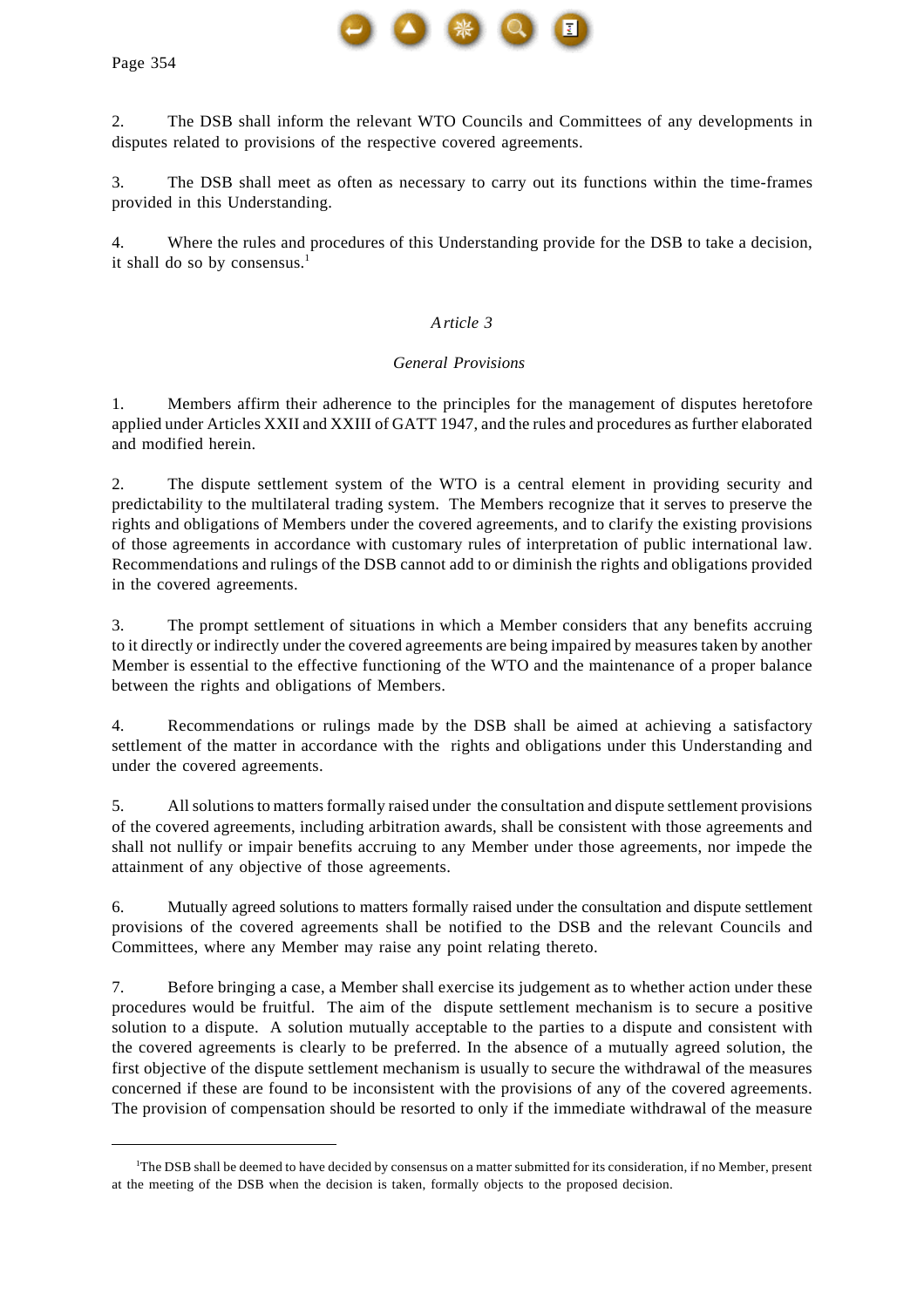is impracticable and as a temporary measure pending the withdrawal of the measure which is inconsistent with a covered agreement. The last resort which this Understanding provides to the Member invoking the dispute settlement procedures is the possibility of suspending the application of concessions or other obligations under the covered agreements on a discriminatory basis vis-à-vis the other Member, subject to authorization by the DSB of such measures.

8. In cases where there is an infringement of the obligations assumed under a covered agreement, the action is considered *prima facie* to constitute a case of nullification or impairment. This means that there is normally a presumption that a breach of the rules has an adverse impact on other Members parties to that covered agreement, and in such cases, it shall be up to the Member against whom the complaint has been brought to rebut the charge.

9. The provisions of this Understanding are without prejudice to the rights of Members to seek authoritative interpretation of provisions of a covered agreement through decision-making under the WTO Agreement or a covered agreement which is a Plurilateral Trade Agreement.

10. It is understood that requests for conciliation and the use of the dispute settlement procedures should not be intended or considered as contentious acts and that, if a dispute arises, all Members will engage in these procedures in good faith in an effort to resolve the dispute. It is also understood that complaints and counter-complaints in regard to distinct matters should not be linked.

11. This Understanding shall be applied only with respect to new requests for consultations under the consultation provisions of the covered agreements made on or after the date of entry into force of the WTO Agreement. With respect to disputes for which the request for consultations was made under GATT 1947 or under any other predecessor agreement to the covered agreements before the date of entry into force of the WTO Agreement, the relevant dispute settlement rules and procedures in effect immediately prior to the date of entry into force of the WTO Agreement shall continue to apply. $^{2}$ 

12. Notwithstanding paragraph 11, if a complaint based on any of the covered agreements is brought by a developing country Member against a developed country Member, the complaining party shall have the right to invoke, as an alternative to the provisions contained in Articles 4, 5, 6 and 12 of this Understanding, the corresponding provisions of the Decision of 5 April 1966 (BISD 14S/18), except that where the Panel considers that the time-frame provided for in paragraph 7 of that Decision is insufficient to provide its report and with the agreement of the complaining party, that time-frame may be extended. To the extent that there is a difference between the rules and procedures of Articles 4, 5, 6 and 12 and the corresponding rules and procedures of the Decision, the latter shall prevail.

## *Article 4*

## *Consultations*

1. Members affirm their resolve to strengthen and improve the effectiveness of the consultation procedures employed by Members.

 ${}^{2}$ This paragraph shall also be applied to disputes on which panel reports have not been adopted or fully implemented.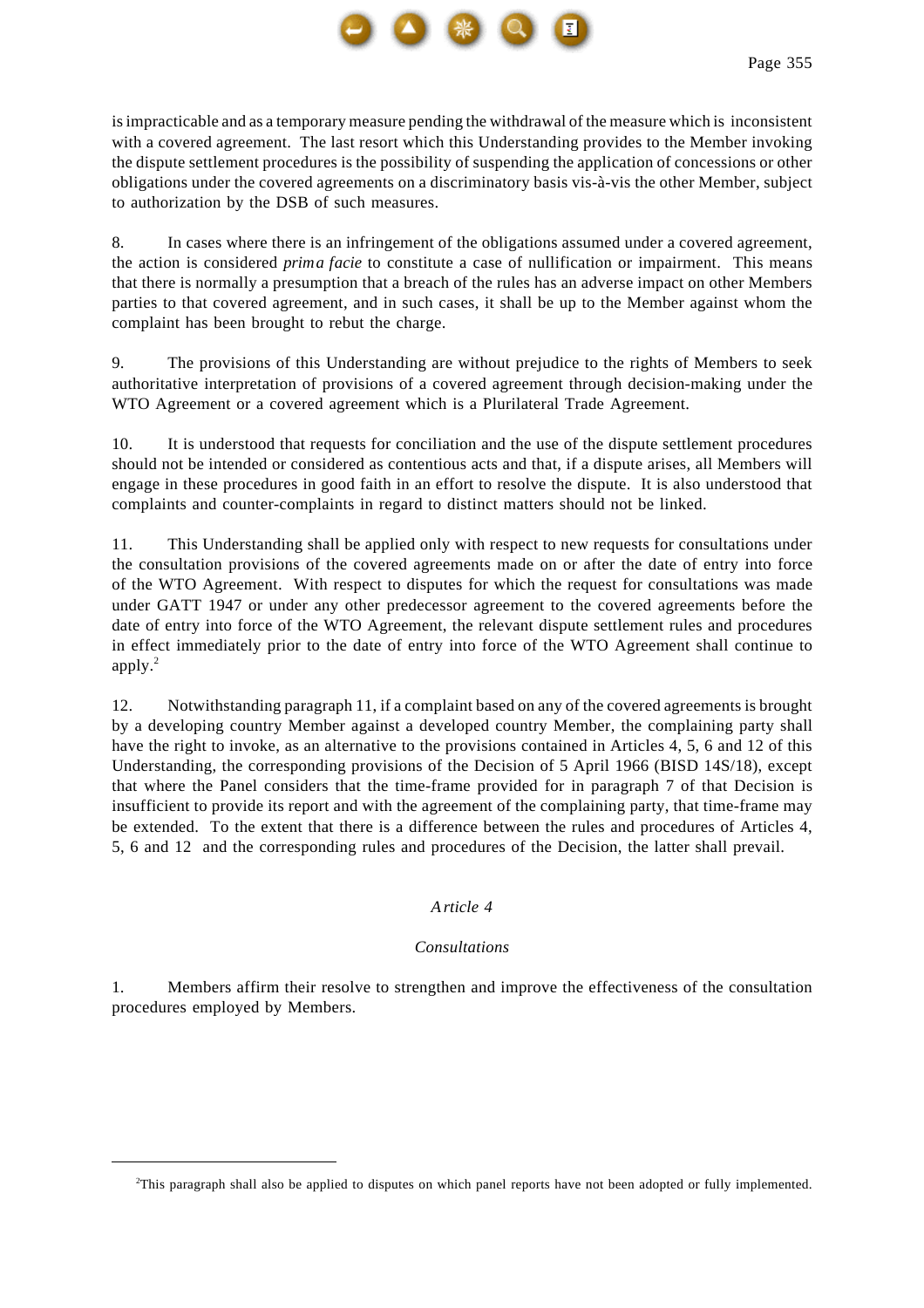2. Each Member undertakes to accord sympathetic consideration to and afford adequate opportunity for consultation regarding any representations made by another Member concerning measures affecting the operation of any covered agreement taken within the territory of the former.<sup>3</sup>

3. If a request for consultations is made pursuant to a covered agreement, the Member to which the request is made shall, unless otherwise mutually agreed, reply to the request within 10 days after the date of its receipt and shall enter into consultations in good faith within a period of no more than 30 days after the date of receipt of the request, with a view to reaching a mutually satisfactory solution. If the Member does not respond within 10 days after the date of receipt of the request, or does not enter into consultations within a period of no more than 30 days, or a period otherwise mutually agreed, after the date of receipt of the request, then the Member that requested the holding of consultations may proceed directly to request the establishment of a panel.

4. All such requests for consultations shall be notified to the DSB and the relevant Councils and Committees by the Member which requests consultations. Any request for consultations shall be submitted in writing and shall give the reasons for the request, including identification of the measures at issue and an indication of the legal basis for the complaint.

5. In the course of consultations in accordance with the provisions of a covered agreement, before resorting to further action under this Understanding, Members should attempt to obtain satisfactory adjustment of the matter.

6. Consultations shall be confidential, and without prejudice to the rights of any Member in any further proceedings.

7. If the consultations fail to settle a dispute within 60 days after the date of receipt of the request for consultations, the complaining party may request the establishment of a panel. The complaining party may request a panel during the 60-day period if the consulting parties jointly consider that consultations have failed to settle the dispute.

8. In cases of urgency, including those which concern perishable goods, Members shall enter into consultations within a period of no more than 10 days after the date of receipt of the request. If the consultations have failed to settle the dispute within a period of 20 days after the date of receipt of the request, the complaining party may request the establishment of a panel.

9. In cases of urgency, including those which concern perishable goods, the parties to the dispute, panels and the Appellate Body shall make every effort to accelerate the proceedings to the greatest extent possible.

10. During consultations Members should give special attention to the particular problems and interests of developing country Members.

11. Whenever a Member other than the consulting Members considers that it has a substantial trade interest in consultations being held pursuant to paragraph 1 of Article XXII of GATT 1994, paragraph 1 of Article XXII of GATS, or the corresponding provisions in other covered agreements<sup>4</sup>, such Member

<sup>&</sup>lt;sup>3</sup>Where the provisions of any other covered agreement concerning measures taken by regional or local governments or authorities within the territory of a Member contain provisions different from the provisions of this paragraph, the provisions of such other covered agreement shall prevail.

<sup>&</sup>lt;sup>4</sup>The corresponding consultation provisions in the covered agreements are listed hereunder: Agreement on Agriculture, Article 19; Agreement on the Application of Sanitary and Phytosanitary Measures, paragraph 1 of Article 11; Agreement on Textiles and Clothing, paragraph 4 of Article 8; Agreement on Technical Barriers to Trade, paragraph 1 of Article 14;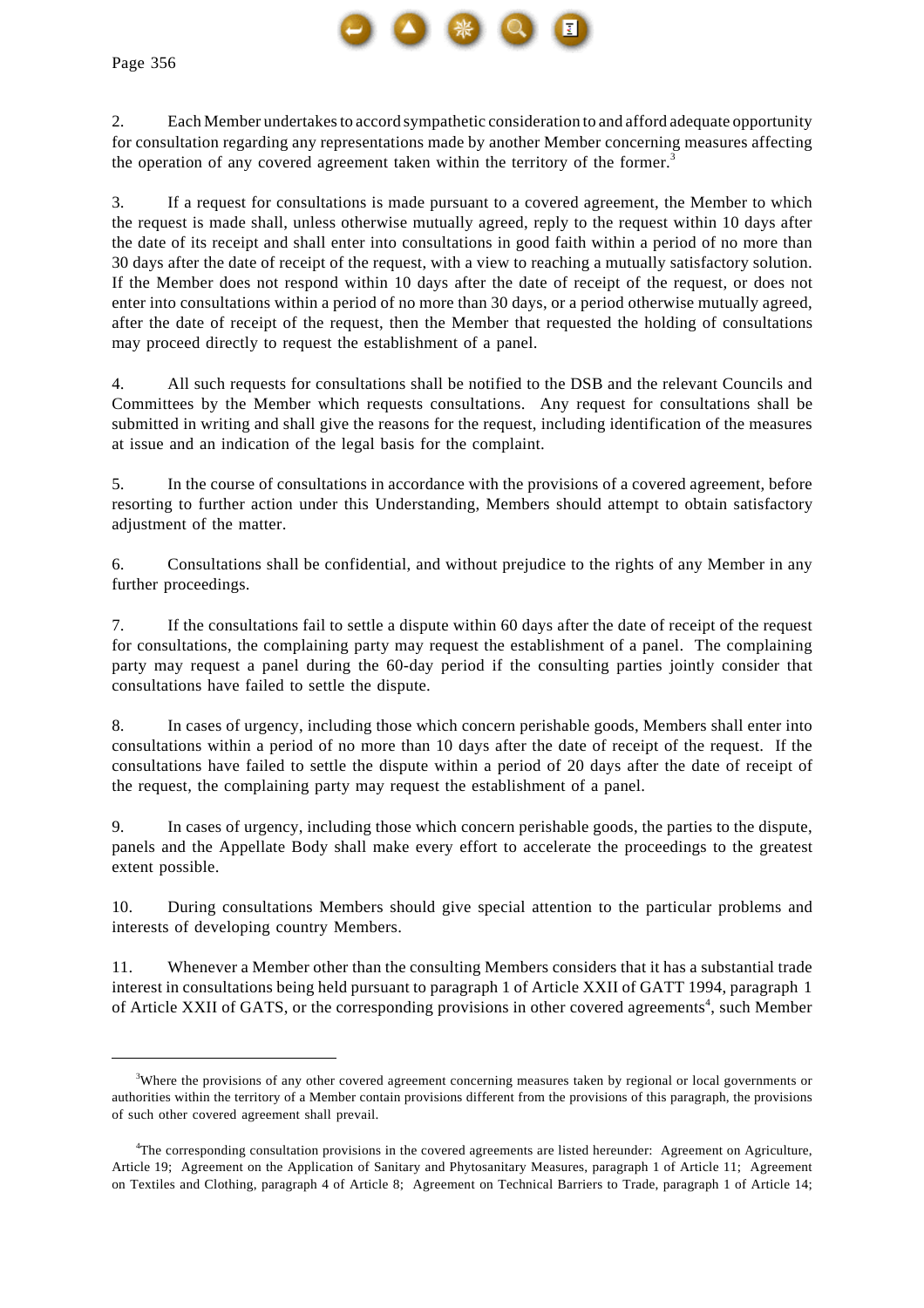may notify the consulting Members and the DSB, within 10 days after the date of the circulation of the request for consultations under said Article, of its desire to be joined in the consultations. Such Member shall be joined in the consultations, provided that the Member to which the request for consultations was addressed agrees that the claim of substantial interest is well-founded. In that event they shall so inform the DSB. If the request to be joined in the consultations is not accepted, the applicant Member shall be free to request consultations under paragraph 1 of Article XXII or paragraph 1 of Article XXIII of GATT 1994, paragraph 1 of Article XXII or paragraph 1 of Article XXIII of GATS, or the corresponding provisions in other covered agreements.

## *Article 5*

## *Good Offices, Conciliation and Mediation*

1. Good offices, conciliation and mediation are procedures that are undertaken voluntarily if the parties to the dispute so agree.

2. Proceedings involving good offices, conciliation and mediation, and in particular positions taken by the parties to the dispute during these proceedings, shall be confidential, and without prejudice to the rights of either party in any further proceedings under these procedures.

3. Good offices, conciliation or mediation may be requested at any time by any party to a dispute. They may begin at any time and be terminated at any time. Once procedures for good offices, conciliation or mediation are terminated, a complaining party may then proceed with a request for the establishment of a panel.

4. When good offices, conciliation or mediation are entered into within 60 days after the date of receipt of a request for consultations, the complaining party must allow a period of 60 days after the date of receipt of the request for consultations before requesting the establishment of a panel. The complaining party may request the establishment of a panel during the 60-day period if the parties to the dispute jointly consider that the good offices, conciliation or mediation process has failed to settle the dispute.

5. If the parties to a dispute agree, procedures for good offices, conciliation or mediation may continue while the panel process proceeds.

6. The Director-General may, acting in an *ex officio* capacity, offer good offices, conciliation or mediation with the view to assisting Members to settle a dispute.

l

Agreement on Trade-Related Investment Measures, Article 8; Agreement on Implementation of Article VI of GATT 1994, paragraph 2 of Article 17; Agreement on Implementation of Article VII of GATT 1994, paragraph 2 of Article 19; Agreement on Preshipment Inspection, Article 7; Agreement on Rules of Origin, Article 7; Agreement on Import Licensing Procedures, Article 6; Agreement on Subsidies and Countervailing Measures, Article 30; Agreement on Safeguards, Article 14; Agreement on Trade-Related Aspects of Intellectual Property Rights, Article 64.1; and any corresponding consultation provisions in Plurilateral Trade Agreements as determined by the competent bodies of each Agreement and as notified to the DSB.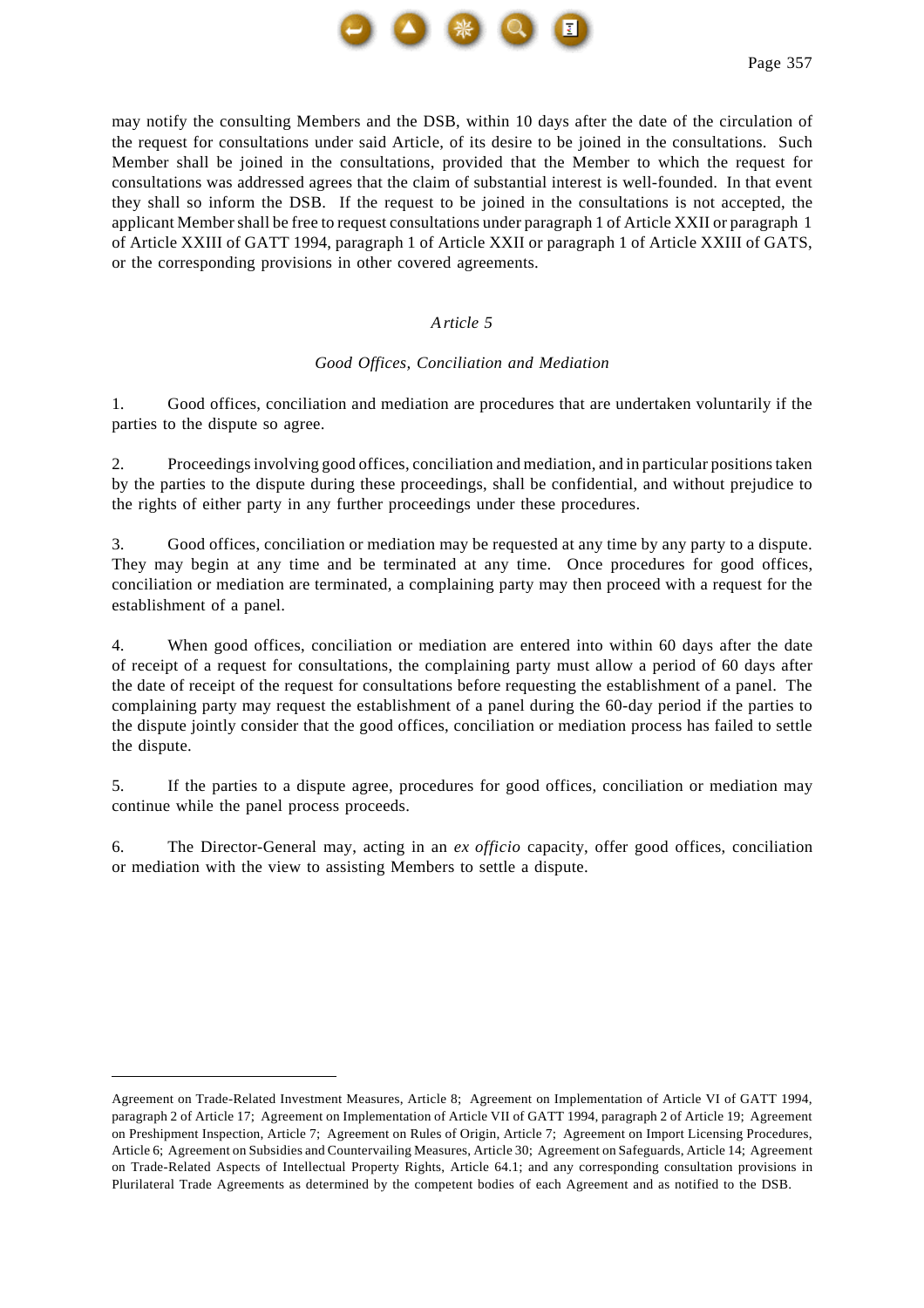### *Establishment of Panels*

1. If the complaining party so requests, a panel shall be established at the latest at the DSB meeting following that at which the request first appears as an item on the DSB's agenda, unless at that meeting the DSB decides by consensus not to establish a panel.<sup>5</sup>

2. The request for the establishment of a panel shall be made in writing. It shall indicate whether consultations were held, identify the specific measures at issue and provide a brief summary of the legal basis of the complaint sufficient to present the problem clearly. In case the applicant requests the establishment of a panel with other than standard terms of reference, the written request shall include the proposed text of special terms of reference.

## *Article 7*

## *Terms of Reference of Panels*

1. Panels shall have the following terms of reference unless the parties to the dispute agree otherwise within 20 days from the establishment of the panel:

"To examine, in the light of the relevant provisions in (name of the covered agreement(s) cited by the parties to the dispute), the matter referred to the DSB by (name of party) in document ... and to make such findings as will assist the DSB in making the recommendations or in giving the rulings provided for in that/those agreement(s)."

2. Panels shall address the relevant provisions in any covered agreement or agreements cited by the parties to the dispute.

3. In establishing a panel, the DSB may authorize its Chairman to draw up the terms of reference of the panel in consultation with the parties to the dispute, subject to the provisions of paragraph 1. The terms of reference thus drawn up shall be circulated to all Members. If other than standard terms of reference are agreed upon, any Member may raise any point relating thereto in the DSB.

## *Article 8*

### *Composition of Panels*

1. Panels shall be composed of well-qualified governmental and/or non-governmental individuals, including persons who have served on or presented a case to a panel, served as a representative of a Member or of a contracting party to GATT 1947 or as a representative to the Council or Committee of any covered agreement or its predecessor agreement, or in the Secretariat, taught or published on international trade law or policy, or served as a senior trade policy official of a Member.

2. Panel members should be selected with a view to ensuring the independence of the members, a sufficiently diverse background and a wide spectrum of experience.

<sup>5</sup> If the complaining party so requests, a meeting of the DSB shall be convened for this purpose within 15 days of the request, provided that at least 10 days' advance notice of the meeting is given.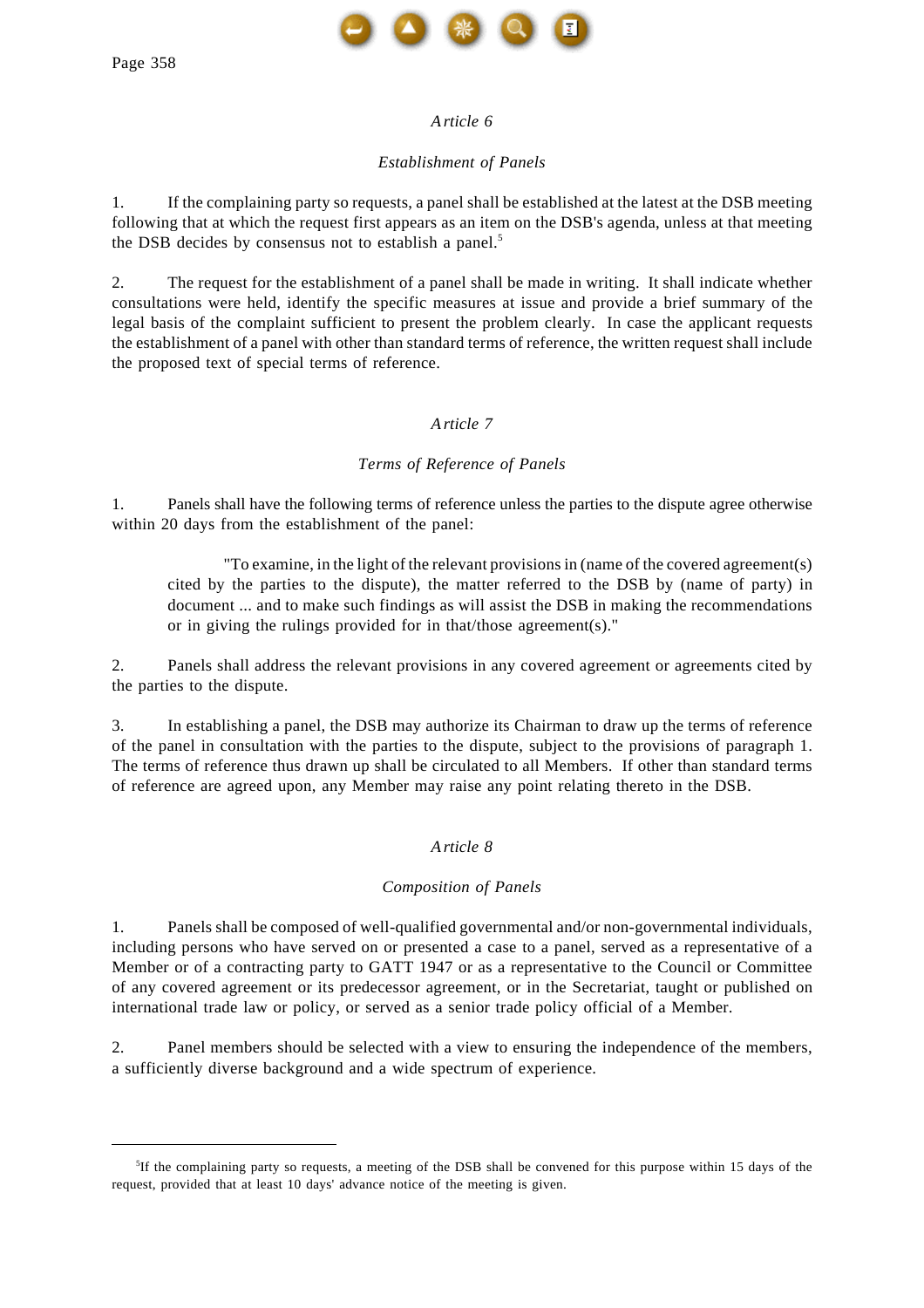3. Citizens of Members whose governments<sup>6</sup> are parties to the dispute or third parties as defined in paragraph 2 of Article 10 shall not serve on a panel concerned with that dispute, unless the parties to the dispute agree otherwise.

4. To assist in the selection of panelists, the Secretariat shall maintain an indicative list of governmental and non-governmental individuals possessing the qualifications outlined in paragraph 1, from which panelists may be drawn as appropriate. That list shall include the roster of nongovernmental panelists established on 30 November 1984 (BISD 31S/9), and other rosters and indicative lists established under any of the covered agreements, and shall retain the names of persons on those rosters and indicative lists at the time of entry into force of the WTO Agreement. Members may periodically suggest names of governmental and non-governmental individuals for inclusion on the indicative list, providing relevant information on their knowledge of international trade and of the sectors or subject matter of the covered agreements, and those names shall be added to the list upon approval by the DSB. For each of the individuals on the list, the list shall indicate specific areas of experience or expertise of the individuals in the sectors or subject matter of the covered agreements.

5. Panels shall be composed of three panelists unless the parties to the dispute agree, within 10 days from the establishment of the panel, to a panel composed of five panelists. Members shall be informed promptly of the composition of the panel.

6. The Secretariat shall propose nominations for the panel to the parties to the dispute. The parties to the dispute shall not oppose nominations except for compelling reasons.

7. If there is no agreement on the panelists within 20 days after the date of the establishment of a panel, at the request of either party, the Director-General, in consultation with the Chairman of the DSB and the Chairman of the relevant Council or Committee, shall determine the composition of the panel by appointing the panelists whom the Director-General considers most appropriate in accordance with any relevant special or additional rules or procedures of the covered agreement or covered agreements which are at issue in the dispute, after consulting with the parties to the dispute. The Chairman of the DSB shall inform the Members of the composition of the panel thus formed no later than 10 days after the date the Chairman receives such a request.

8. Members shall undertake, as a general rule, to permit their officials to serve as panelists.

9. Panelists shall serve in their individual capacities and not as government representatives, nor as representatives of any organization. Members shall therefore not give them instructions nor seek to influence them as individuals with regard to matters before a panel.

10. When a dispute is between a developing country Member and a developed country Member the panel shall, if the developing country Member so requests, include at least one panelist from a developing country Member.

11. Panelists' expenses, including travel and subsistence allowance, shall be met from the WTO budget in accordance with criteria to be adopted by the General Council, based on recommendations of the Committee on Budget, Finance and Administration.

<sup>6</sup> In the case where customs unions or common markets are parties to a dispute, this provision applies to citizens of all member countries of the customs unions or common markets.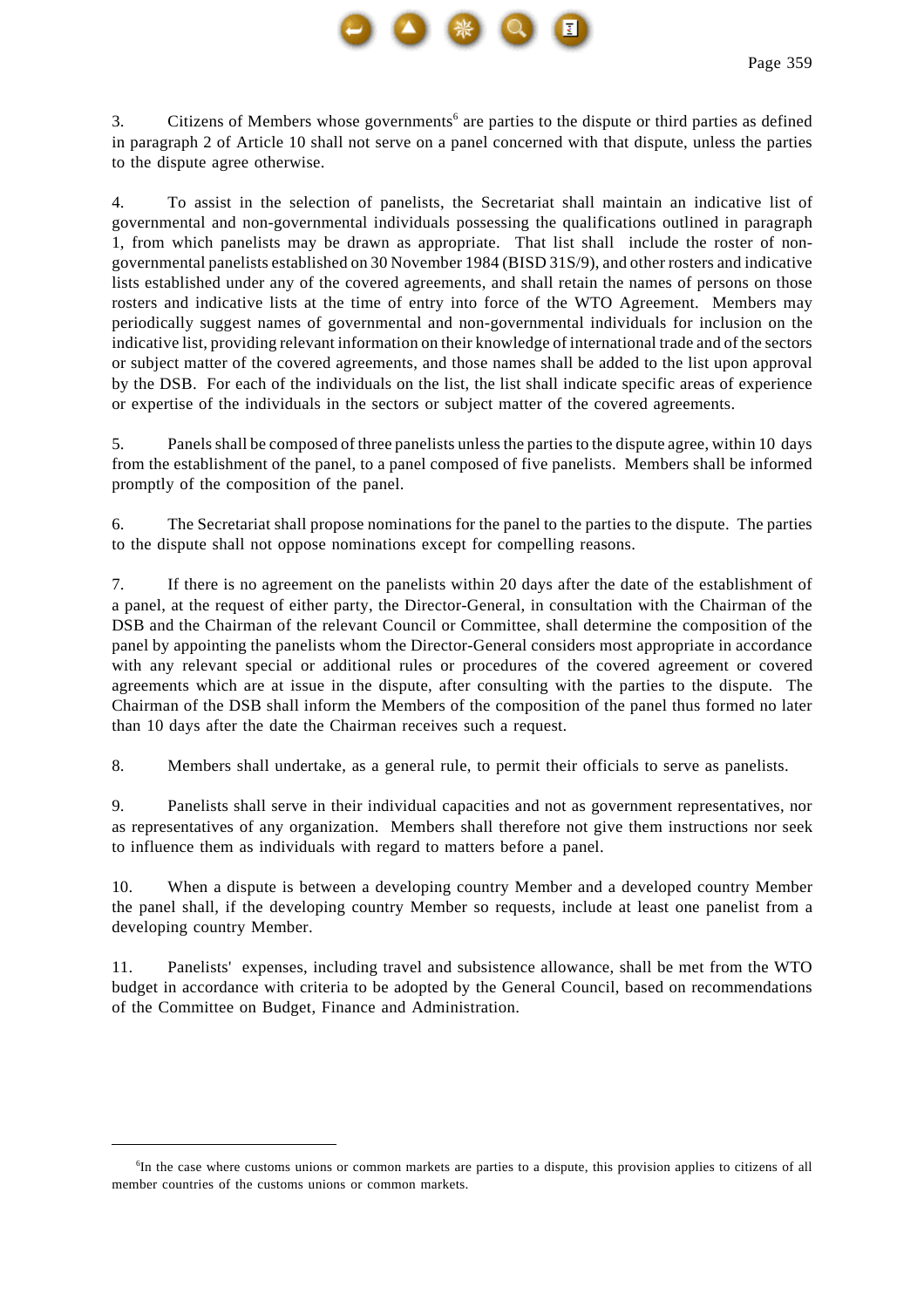### *Procedures for Multiple Complainants*

1. Where more than one Member requests the establishment of a panel related to the same matter, a single panel may be established to examine these complaints taking into account the rights of all Members concerned. A single panel should be established to examine such complaints whenever feasible.

2. The single panel shall organize its examination and present its findings to the DSB in such a manner that the rights which the parties to the dispute would have enjoyed had separate panels examined the complaints are in no way impaired. If one of the parties to the dispute so requests, the panel shall submit separate reports on the dispute concerned. The written submissions by each of the complainants shall be made available to the other complainants, and each complainant shall have the right to be present when any one of the other complainants presents its views to the panel.

3. If more than one panel is established to examine the complaints related to the same matter, to the greatest extent possible the same persons shall serve as panelists on each of the separate panels and the timetable for the panel process in such disputes shall be harmonized.

### *Article 10*

## *Third Parties*

1. The interests of the parties to a dispute and those of other Members under a covered agreement at issue in the dispute shall be fully taken into account during the panel process.

2. Any Member having a substantial interest in a matter before a panel and having notified its interest to the DSB (referred to in this Understanding as a "third party") shall have an opportunity to be heard by the panel and to make written submissions to the panel. These submissions shall also be given to the parties to the dispute and shall be reflected in the panel report.

3. Third parties shall receive the submissions of the parties to the dispute to the first meeting of the panel.

4. If a third party considers that a measure already the subject of a panel proceeding nullifies or impairs benefits accruing to it under any covered agreement, that Member may have recourse to normal dispute settlement procedures under this Understanding. Such a dispute shall be referred to the original panel wherever possible.

### *Article 11*

### *Function of Panels*

The function of panels is to assist the DSB in discharging its responsibilities under this Understanding and the covered agreements. Accordingly, a panel should make an objective assessment of the matter before it, including an objective assessment of the facts of the case and the applicability of and conformity with the relevant covered agreements, and make such other findings as will assist the DSB in making the recommendations or in giving the rulings provided for in the covered agreements. Panels should consult regularly with the parties to the dispute and give them adequate opportunity to develop a mutually satisfactory solution.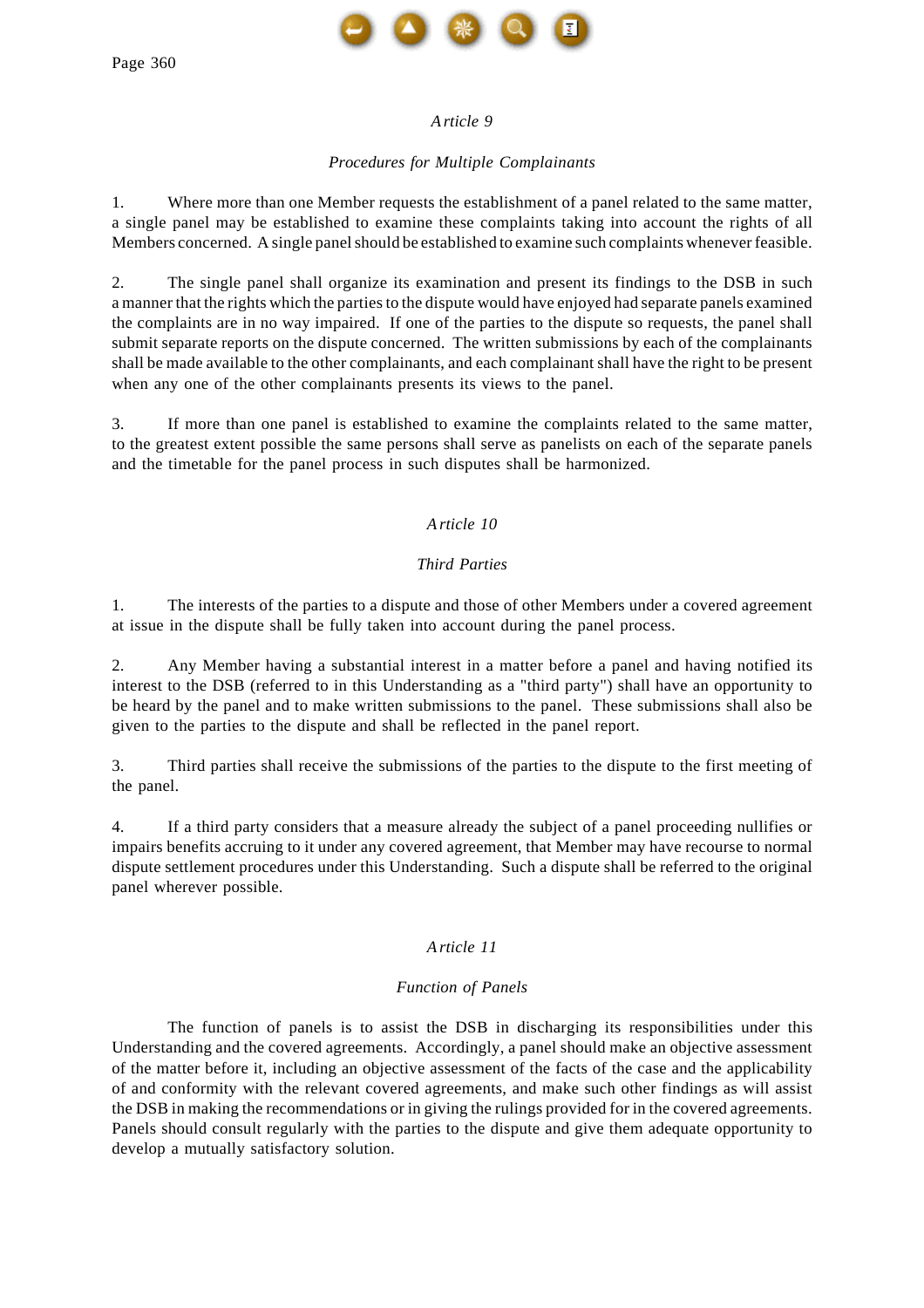## *Panel Procedures*

1. Panels shall follow the Working Procedures in Appendix 3 unless the panel decides otherwise after consulting the parties to the dispute.

2. Panel procedures should provide sufficient flexibility so as to ensure high-quality panel reports, while not unduly delaying the panel process.

3. After consulting the parties to the dispute, the panelists shall, as soon as practicable and whenever possible within one week after the composition and terms of reference of the panel have been agreed upon, fix the timetable for the panel process, taking into account the provisions of paragraph 9 of Article 4, if relevant.

4. In determining the timetable for the panel process, the panel shall provide sufficient time for the parties to the dispute to prepare their submissions.

5. Panels should set precise deadlines for written submissions by the parties and the parties should respect those deadlines.

6. Each party to the dispute shall deposit its written submissions with the Secretariat for immediate transmission to the panel and to the other party or parties to the dispute. The complaining party shall submit its first submission in advance of the responding party's first submission unless the panel decides, in fixing the timetable referred to in paragraph 3 and after consultations with the parties to the dispute, that the parties should submit their first submissions simultaneously. When there are sequential arrangements for the deposit of first submissions, the panel shall establish a firm time-period for receipt of the responding party's submission. Any subsequent written submissions shall be submitted simultaneously.

7. Where the parties to the dispute have failed to develop a mutually satisfactory solution, the panel shall submit its findings in the form of a written report to the DSB. In such cases, the report of a panel shall set out the findings of fact, the applicability of relevant provisions and the basic rationale behind any findings and recommendations that it makes. Where a settlement of the matter among the parties to the dispute has been found, the report of the panel shall be confined to a brief description of the case and to reporting that a solution has been reached.

8. In order to make the procedures more efficient, the period in which the panel shall conduct its examination, from the date that the composition and terms of reference of the panel have been agreed upon until the date the final report is issued to the parties to the dispute, shall, as a general rule, not exceed six months. In cases of urgency, including those relating to perishable goods, the panel shall aim to issue its report to the parties to the dispute within three months.

9. When the panel considers that it cannot issue its report within six months, or within three months in cases of urgency, it shall inform the DSB in writing of the reasons for the delay together with an estimate of the period within which it will issue its report. In no case should the period from the establishment of the panel to the circulation of the report to the Members exceed nine months.

10. In the context of consultations involving a measure taken by a developing country Member, the parties may agree to extend the periods established in paragraphs 7 and 8 of Article 4. If, after the relevant period has elapsed, the consulting parties cannot agree that the consultations have concluded, the Chairman of the DSB shall decide, after consultation with the parties, whether to extend the relevant period and, if so, for how long. In addition, in examining a complaint against a developing country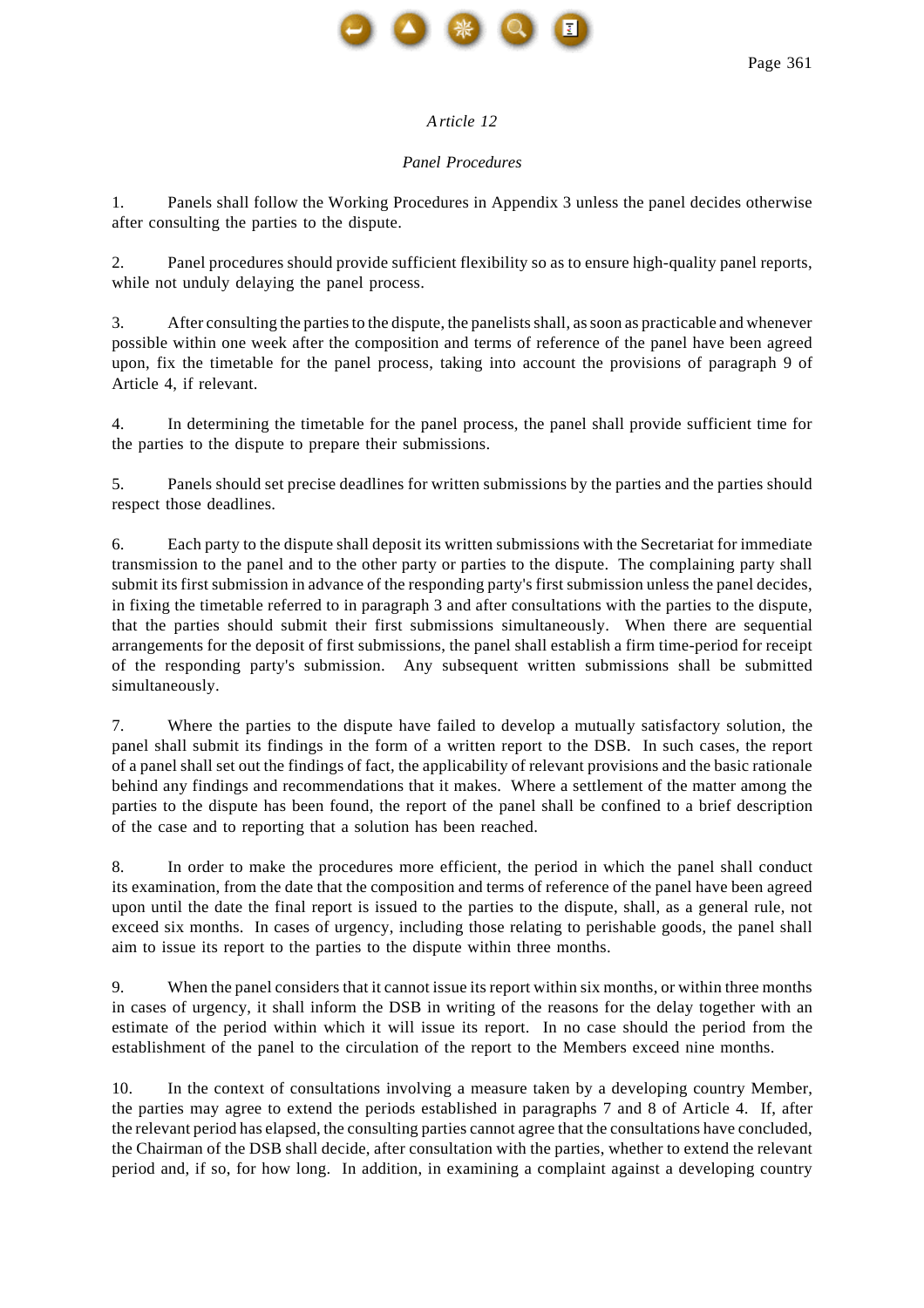Member, the panel shall accord sufficient time for the developing country Member to prepare and present its argumentation. The provisions of paragraph 1 of Article 20 and paragraph 4 of Article 21 are not affected by any action pursuant to this paragraph.

11. Where one or more of the parties is a developing country Member, the panel's report shall explicitly indicate the form in which account has been taken of relevant provisions on differential and more-favourable treatment for developing country Members that form part of the covered agreements which have been raised by the developing country Member in the course of the dispute settlement procedures.

12. The panel may suspend its work at any time at the request of the complaining party for a period not to exceed 12 months. In the event of such a suspension, the time-frames set out in paragraphs 8 and 9 of this Article, paragraph 1 of Article 20, and paragraph 4 of Article 21 shall be extended by the amount of time that the work was suspended. If the work of the panel has been suspended for more than 12 months, the authority for establishment of the panel shall lapse.

## *Article 13*

### *Right to Seek Information*

1. Each panel shall have the right to seek information and technical advice from any individual or body which it deems appropriate. However, before a panel seeks such information or advice from any individual or body within the jurisdiction of a Member it shall inform the authorities of that Member. A Member should respond promptly and fully to any request by a panel for such information as the panel considers necessary and appropriate. Confidential information which is provided shall not be revealed without formal authorization from the individual, body, or authorities of the Member providing the information.

2. Panels may seek information from any relevant source and may consult experts to obtain their opinion on certain aspects of the matter. With respect to a factual issue concerning a scientific or other technical matter raised by a party to a dispute, a panel may request an advisory report in writing from an expert review group. Rules for the establishment of such a group and its procedures are set forth in Appendix 4.

## *Article 14*

## *Confidentiality*

1. Panel deliberations shall be confidential.

2. The reports of panels shall be drafted without the presence of the parties to the dispute in the light of the information provided and the statements made.

3. Opinions expressed in the panel report by individual panelists shall be anonymous.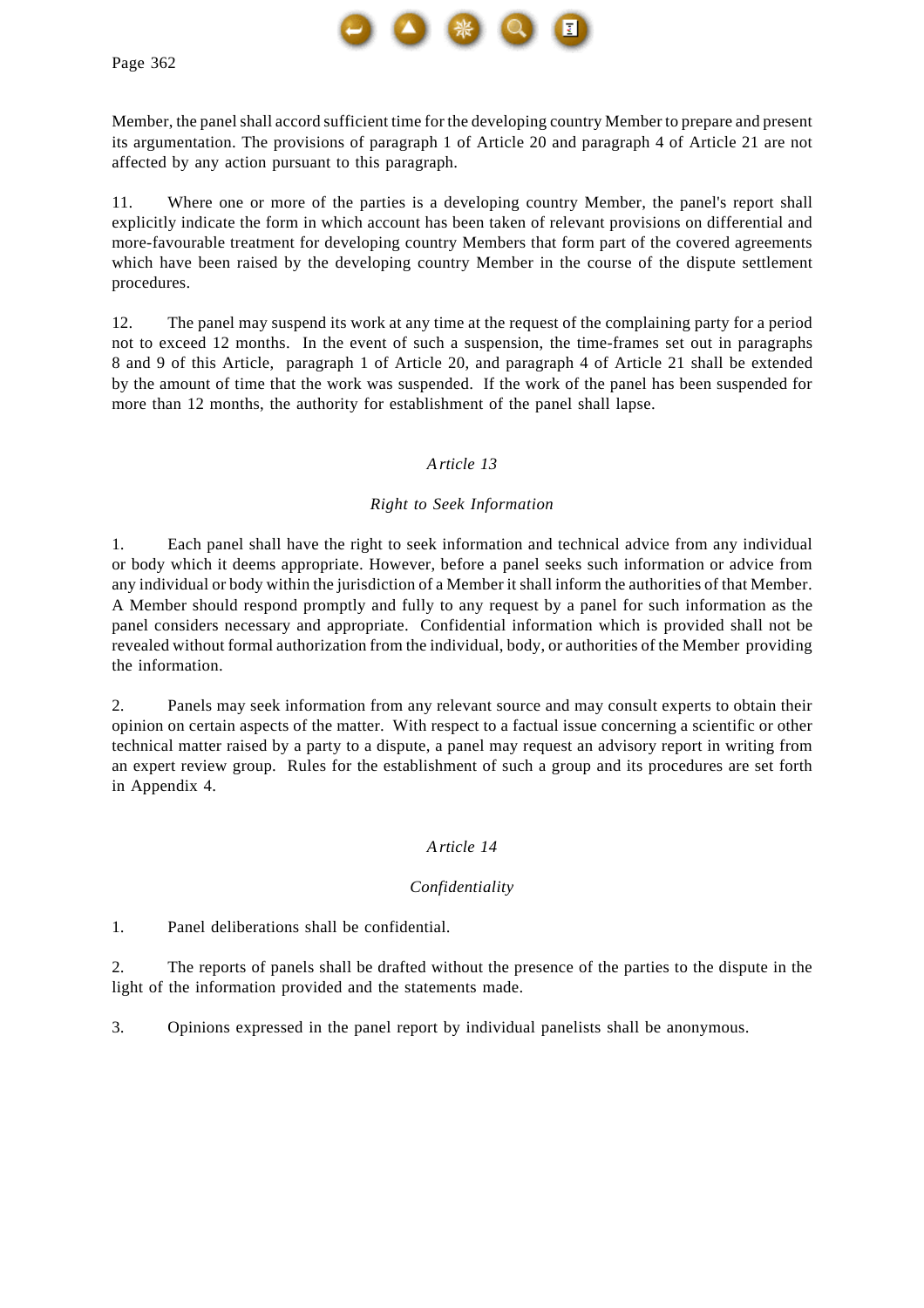## *Interim Review Stage*

1. Following the consideration of rebuttal submissions and oral arguments, the panel shall issue the descriptive (factual and argument) sections of its draft report to the parties to the dispute. Within a period of time set by the panel, the parties shall submit their comments in writing.

2. Following the expiration of the set period of time for receipt of comments from the parties to the dispute, the panel shall issue an interim report to the parties, including both the descriptive sections and the panel's findings and conclusions. Within a period of time set by the panel, a party may submit a written request for the panel to review precise aspects of the interim report prior to circulation of the final report to the Members. At the request of a party, the panel shall hold a further meeting with the parties on the issues identified in the written comments. If no comments are received from any party within the comment period, the interim report shall be considered the final panel report and circulated promptly to the Members.

3. The findings of the final panel report shall include a discussion of the arguments made at the interim review stage. The interim review stage shall be conducted within the time-period set out in paragraph 8 of Article 12.

## *Article 16*

## *Adoption of Panel Reports*

1. In order to provide sufficient time for the Members to consider panel reports, the reports shall not be considered for adoption by the DSB until 20 days after the date they have been circulated to the Members.

2. Members having objections to a panel report shall give written reasons to explain their objections for circulation at least 10 days prior to the DSB meeting at which the panel report will be considered.

3. The parties to a dispute shall have the right to participate fully in the consideration of the panel report by the DSB, and their views shall be fully recorded.

4. Within 60 days after the date of circulation of a panel report to the Members, the report shall be adopted at a DSB meeting<sup>7</sup> unless a party to the dispute formally notifies the DSB of its decision to appeal or the DSB decides by consensus not to adopt the report. If a party has notified its decision to appeal, the report by the panel shall not be considered for adoption by the DSB until after completion of the appeal. This adoption procedure is without prejudice to the right of Members to express their views on a panel report.

<sup>7</sup> If a meeting of the DSB is not scheduled within this period at a time that enables the requirements of paragraphs 1 and 4 of Article 16 to be met, a meeting of the DSB shall be held for this purpose.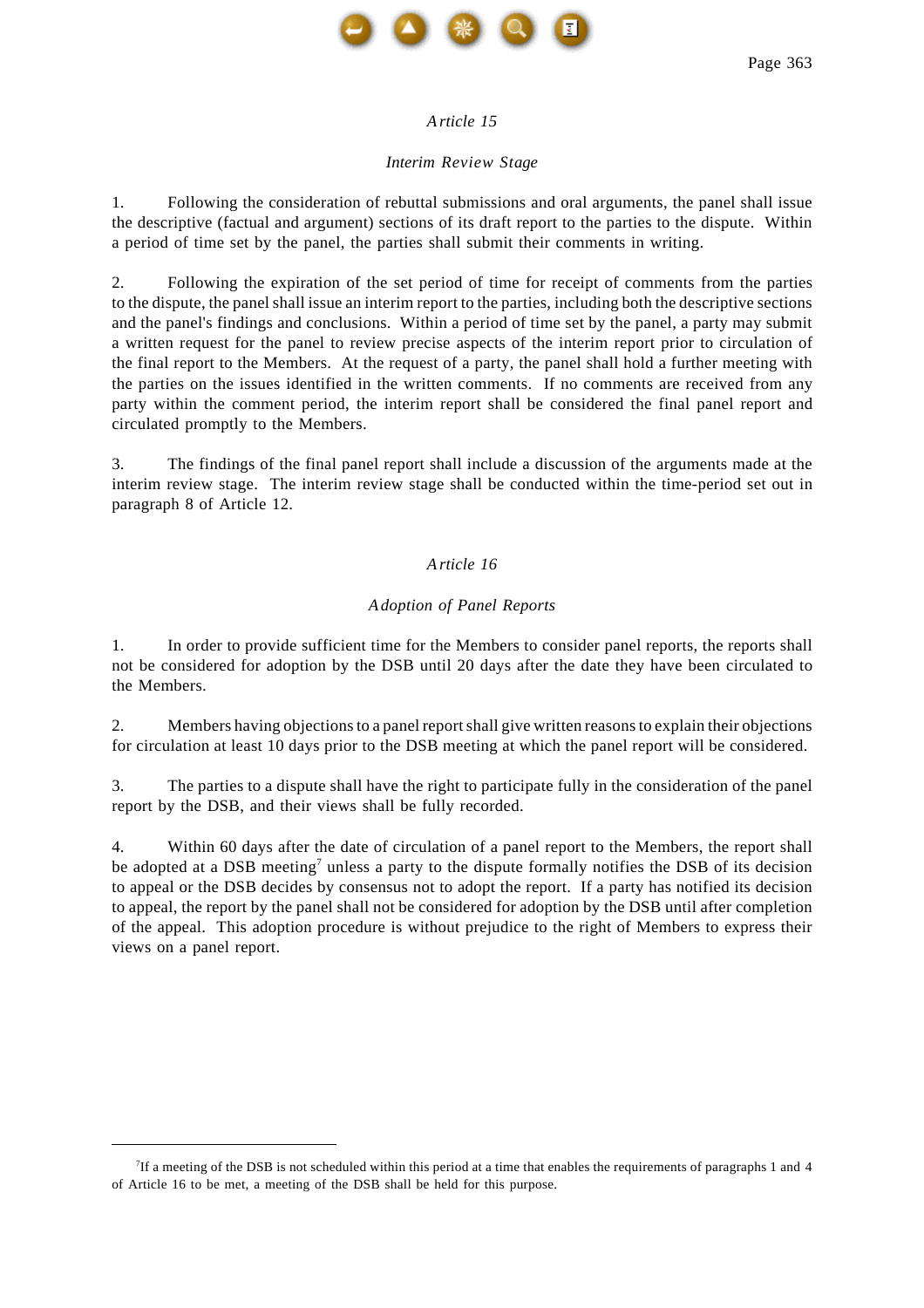## *Appellate Review*

# *Standing Appellate Body*

1. A standing Appellate Body shall be established by the DSB. The Appellate Body shall hear appeals from panel cases. It shall be composed of seven persons, three of whom shall serve on any one case. Persons serving on the Appellate Body shall serve in rotation. Such rotation shall be determined in the working procedures of the Appellate Body.

2. The DSB shall appoint persons to serve on the Appellate Body for a four-year term, and each person may be reappointed once. However, the terms of three of the seven persons appointed immediately after the entry into force of the WTO Agreement shall expire at the end of two years, to be determined by lot. Vacancies shall be filled as they arise. A person appointed to replace a person whose term of office has not expired shall hold office for the remainder of the predecessor's term.

3. The Appellate Body shall comprise persons of recognized authority, with demonstrated expertise in law, international trade and the subject matter of the covered agreements generally. They shall be unaffiliated with any government. The Appellate Body membership shall be broadly representative of membership in the WTO. All persons serving on the Appellate Body shall be available at all times and on short notice, and shall stay abreast of dispute settlement activities and other relevant activities of the WTO. They shall not participate in the consideration of any disputes that would create a direct or indirect conflict of interest.

4. Only parties to the dispute, not third parties, may appeal a panel report. Third parties which have notified the DSB of a substantial interest in the matter pursuant to paragraph 2 of Article 10 may make written submissions to, and be given an opportunity to be heard by, the Appellate Body.

5. As a general rule, the proceedings shall not exceed 60 days from the date a party to the dispute formally notifies its decision to appeal to the date the Appellate Body circulates its report. In fixing its timetable the Appellate Body shall take into account the provisions of paragraph 9 of Article 4, if relevant. When the Appellate Body considers that it cannot provide its report within 60 days, it shall inform the DSB in writing of the reasons for the delay together with an estimate of the period within which it will submit its report. In no case shall the proceedings exceed 90 days.

6. An appeal shall be limited to issues of law covered in the panel report and legal interpretations developed by the panel.

7. The Appellate Body shall be provided with appropriate administrative and legal support as it requires.

8. The expenses of persons serving on the Appellate Body, including travel and subsistence allowance, shall be met from the WTO budget in accordance with criteria to be adopted by the General Council, based on recommendations of the Committee on Budget, Finance and Administration.

# *Procedures for Appellate Review*

9. Working procedures shall be drawn up by the Appellate Body in consultation with the Chairman of the DSB and the Director-General, and communicated to the Members for their information.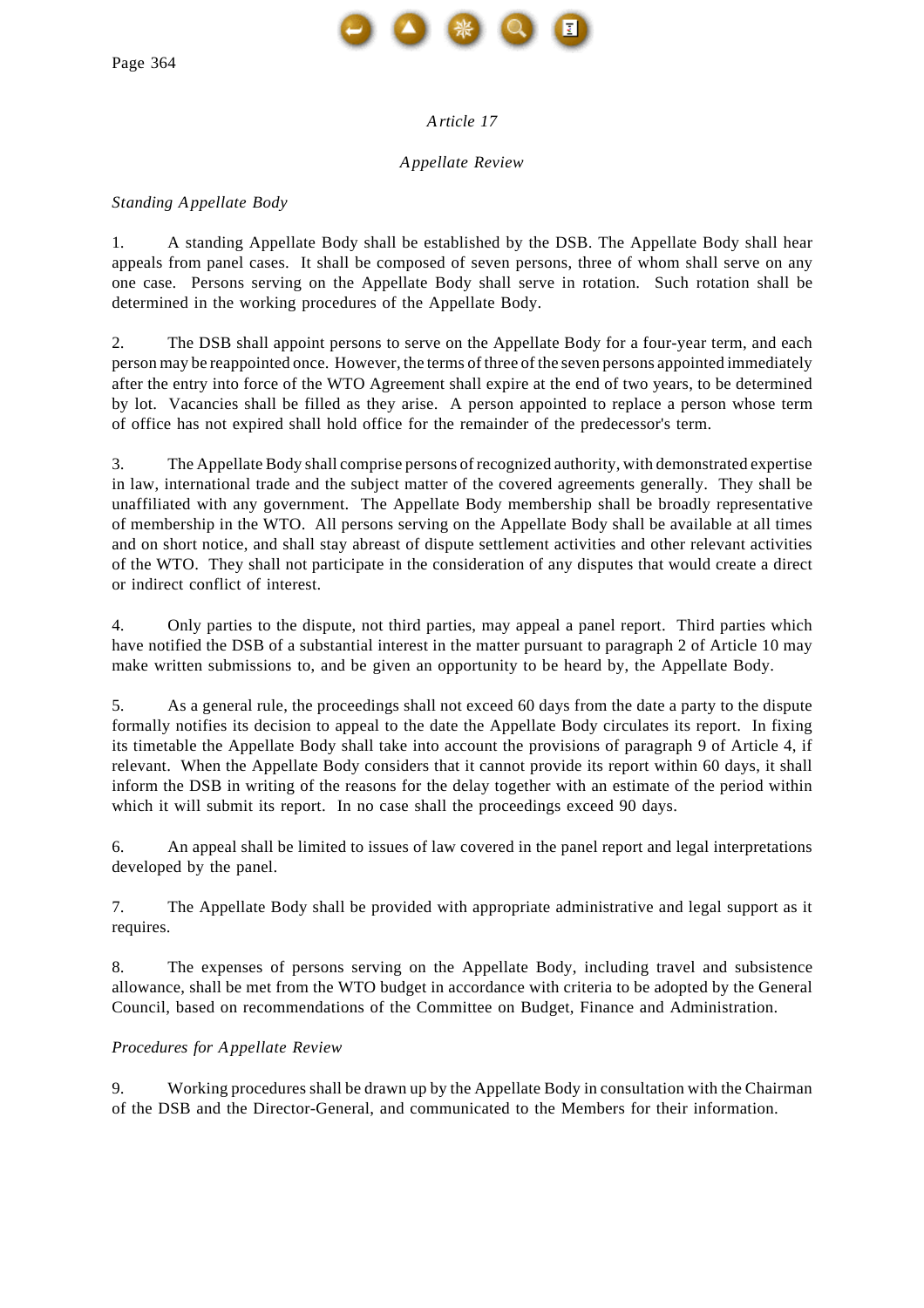10. The proceedings of the Appellate Body shall be confidential. The reports of the Appellate Body shall be drafted without the presence of the parties to the dispute and in the light of the information provided and the statements made.

11. Opinions expressed in the Appellate Body report by individuals serving on the Appellate Body shall be anonymous.

12. The Appellate Body shall address each of the issues raised in accordance with paragraph 6 during the appellate proceeding.

13. The Appellate Body may uphold, modify or reverse the legal findings and conclusions of the panel.

### *Adoption of Appellate Body Reports*

 $\overline{a}$ 

14. An Appellate Body report shall be adopted by the DSB and unconditionally accepted by the parties to the dispute unless the DSB decides by consensus not to adopt the Appellate Body report within 30 days following its circulation to the Members.<sup>8</sup> This adoption procedure is without prejudice to the right of Members to express their views on an Appellate Body report.

## *Article 18*

### *Communications with the Panel or Appellate Body*

1. There shall be no *ex parte* communications with the panel or Appellate Body concerning matters under consideration by the panel or Appellate Body.

2. Written submissions to the panel or the Appellate Body shall be treated as confidential, but shall be made available to the parties to the dispute. Nothing in this Understanding shall preclude a party to a dispute from disclosing statements of its own positions to the public. Members shall treat as confidential information submitted by another Member to the panel or the Appellate Body which that Member has designated as confidential. A party to a dispute shall also, upon request of a Member, provide a non-confidential summary of the information contained in its written submissions that could be disclosed to the public.

## *Article 19*

### *Panel and Appellate Body Recommendations*

1. Where a panel or the Appellate Body concludes that a measure is inconsistent with a covered agreement, it shall recommend that the Member concerned<sup>9</sup> bring the measure into conformity with that agreement.<sup>10</sup> In addition to its recommendations, the panel or Appellate Body may suggest ways in which the Member concerned could implement the recommendations.

<sup>&</sup>lt;sup>8</sup>If a meeting of the DSB is not scheduled during this period, such a meeting of the DSB shall be held for this purpose.

 $^{9}$ The "Member concerned" is the party to the dispute to which the panel or Appellate Body recommendations are directed.

<sup>&</sup>lt;sup>10</sup>With respect to recommendations in cases not involving a violation of GATT 1994 or any other covered agreement, see Article 26.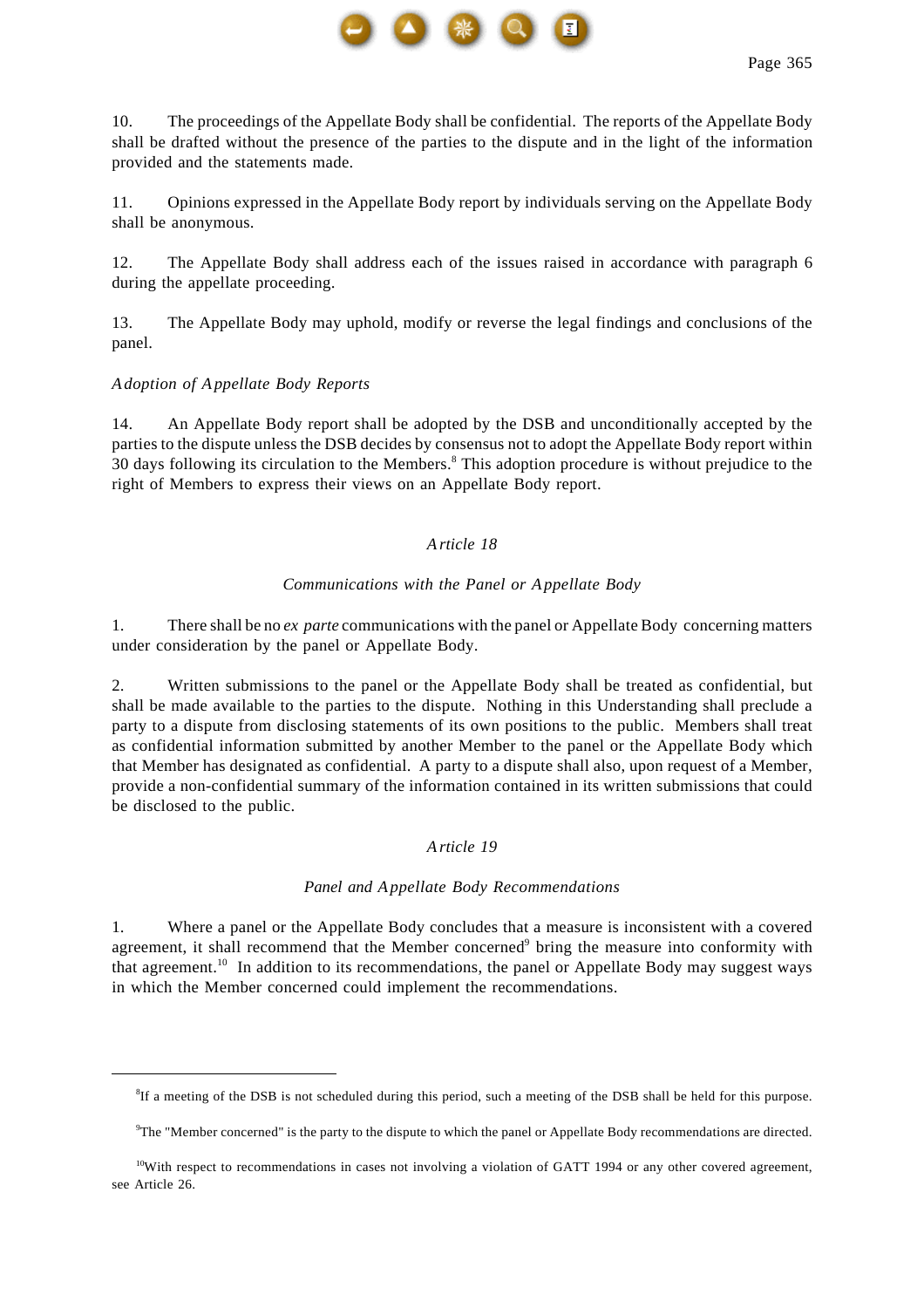2. In accordance with paragraph 2 of Article 3, in their findings and recommendations, the panel and Appellate Body cannot add to or diminish the rights and obligations provided in the covered agreements.

### *Article 20*

### *Time-frame for DSB Decisions*

Unless otherwise agreed to by the parties to the dispute, the period from the date of establishment of the panel by the DSB until the date the DSB considers the panel or appellate report for adoption shall as a general rule not exceed nine months where the panel report is not appealed or 12 months where the report is appealed. Where either the panel or the Appellate Body has acted, pursuant to paragraph 9 of Article 12 or paragraph 5 of Article 17, to extend the time for providing its report, the additional time taken shall be added to the above periods.

## *Article 21*

## *Surveillance of Implementation of Recommendations and Rulings*

1. Prompt compliance with recommendations or rulings of the DSB is essential in order to ensure effective resolution of disputes to the benefit of all Members.

2. Particular attention should be paid to matters affecting the interests of developing country Members with respect to measures which have been subject to dispute settlement.

3. At a DSB meeting held within 30 days<sup>11</sup> after the date of adoption of the panel or Appellate Body report, the Member concerned shall inform the DSB of its intentions in respect of implementation of the recommendations and rulings of the DSB. If it is impracticable to comply immediately with the recommendations and rulings, the Member concerned shall have a reasonable period of time in which to do so. The reasonable period of time shall be:

- (a) the period of time proposed by the Member concerned, provided that such period is approved by the DSB; or, in the absence of such approval,
- (b) a period of time mutually agreed by the parties to the dispute within 45 days after the date of adoption of the recommendations and rulings; or, in the absence of such agreement,
- (c) a period of time determined through binding arbitration within 90 days after the date of adoption of the recommendations and rulings.<sup>12</sup> In such arbitration, a guideline for the arbitrator<sup>13</sup> should be that the reasonable period of time to implement panel or Appellate Body recommendations should not exceed 15 months from the date of adoption of a panel or Appellate Body report. However, that time may be shorter or longer, depending upon the particular circumstances.

 $11$ If a meeting of the DSB is not scheduled during this period, such a meeting of the DSB shall be held for this purpose.

 $12$ If the parties cannot agree on an arbitrator within ten days after referring the matter to arbitration, the arbitrator shall be appointed by the Director-General within ten days, after consulting the parties.

 $13$ The expression "arbitrator" shall be interpreted as referring either to an individual or a group.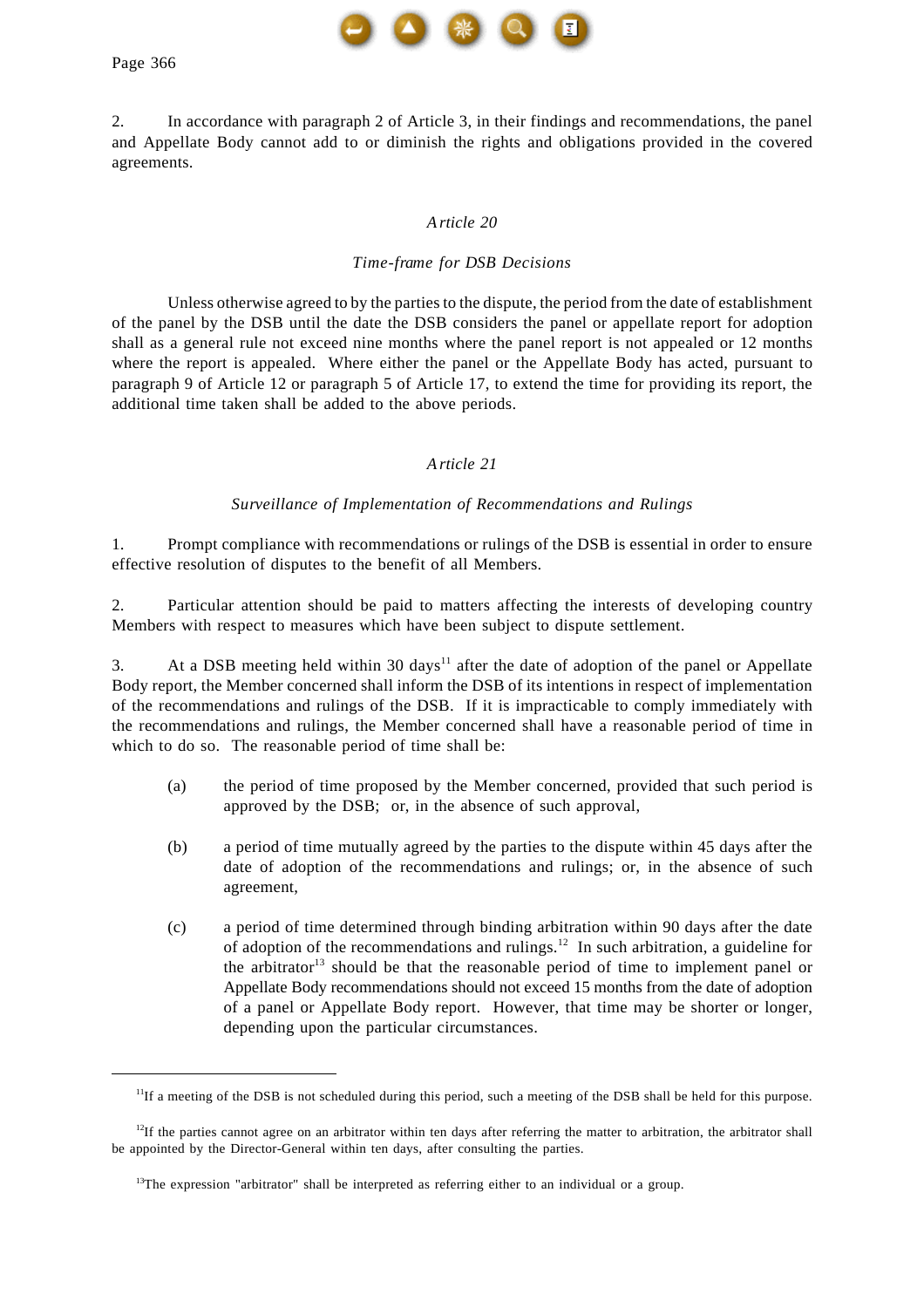4. Except where the panel or the Appellate Body has extended, pursuant to paragraph 9 of Article 12 or paragraph 5 of Article 17, the time of providing its report, the period from the date of establishment of the panel by the DSB until the date of determination of the reasonable period of time shall not exceed 15 months unless the parties to the dispute agree otherwise. Where either the panel or the Appellate Body has acted to extend the time of providing its report, the additional time taken shall be added to the 15-month period; provided that unless the parties to the dispute agree that there are exceptional circumstances, the total time shall not exceed 18 months.

5. Where there is disagreement as to the existence or consistency with a covered agreement of measures taken to comply with the recommendations and rulings such dispute shall be decided through recourse to these dispute settlement procedures, including wherever possible resort to the original panel. The panel shall circulate its report within 90 days after the date of referral of the matter to it. When the panel considers that it cannot provide its report within this time frame, it shall inform the DSB in writing of the reasons for the delay together with an estimate of the period within which it will submit its report.

6. The DSB shall keep under surveillance the implementation of adopted recommendations or rulings. The issue of implementation of the recommendations or rulings may be raised at the DSB by any Member at any time following their adoption. Unless the DSB decides otherwise, the issue of implementation of the recommendations or rulings shall be placed on the agenda of the DSB meeting after six months following the date of establishment of the reasonable period of time pursuant to paragraph 3 and shall remain on the DSB's agenda until the issue is resolved. At least 10 days prior to each such DSB meeting, the Member concerned shall provide the DSB with a status report in writing of its progress in the implementation of the recommendations or rulings.

7. If the matter is one which has been raised by a developing country Member, the DSB shall consider what further action it might take which would be appropriate to the circumstances.

8. If the case is one brought by a developing country Member, in considering what appropriate action might be taken, the DSB shall take into account not only the trade coverage of measures complained of, but also their impact on the economy of developing country Members concerned.

## *Article 22*

### *Compensation and the Suspension of Concessions*

1. Compensation and the suspension of concessions or other obligations are temporary measures available in the event that the recommendations and rulings are not implemented within a reasonable period of time. However, neither compensation nor the suspension of concessions or other obligations is preferred to full implementation of a recommendation to bring a measure into conformity with the covered agreements. Compensation is voluntary and, if granted, shall be consistent with the covered agreements.

2. If the Member concerned fails to bring the measure found to be inconsistent with a covered agreement into compliance therewith or otherwise comply with the recommendations and rulings within the reasonable period of time determined pursuant to paragraph 3 of Article 21, such Member shall, if so requested, and no later than the expiry of the reasonable period of time, enter into negotiations with any party having invoked the dispute settlement procedures, with a view to developing mutually acceptable compensation. If no satisfactory compensation has been agreed within 20 days after the date of expiry of the reasonable period of time, any party having invoked the dispute settlement procedures may request authorization from the DSB to suspend the application to the Member concerned of concessions or other obligations under the covered agreements.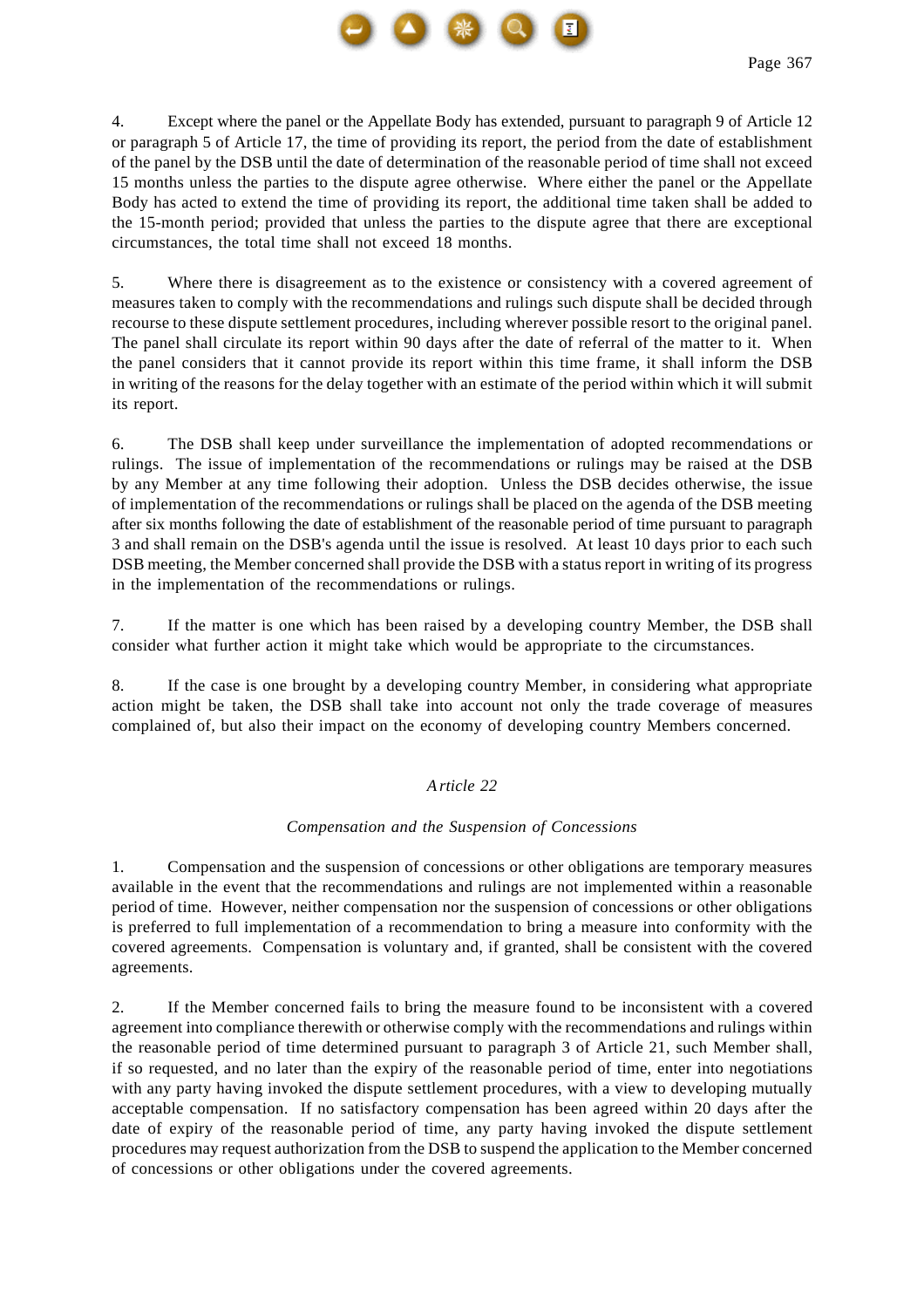3. In considering what concessions or other obligations to suspend, the complaining party shall apply the following principles and procedures:

- (a) the general principle is that the complaining party should first seek to suspend concessions or other obligations with respect to the same sector(s) as that in which the panel or Appellate Body has found a violation or other nullification or impairment;
- (b) if that party considers that it is not practicable or effective to suspend concessions or other obligations with respect to the same sector(s), it may seek to suspend concessions or other obligations in other sectors under the same agreement;
- (c) if that party considers that it is not practicable or effective to suspend concessions or other obligations with respect to other sectors under the same agreement, and that the circumstances are serious enough, it may seek to suspend concessions or other obligations under another covered agreement;
- (d) in applying the above principles, that party shall take into account:
	- (i) the trade in the sector or under the agreement under which the panel or Appellate Body has found a violation or other nullification or impairment, and the importance of such trade to that party;
	- (ii) the broader economic elements related to the nullification or impairment and the broader economic consequences of the suspension of concessions or other obligations;
- (e) if that party decides to request authorization to suspend concessions or other obligations pursuant to subparagraphs (b) or (c), it shall state the reasons therefor in its request. At the same time as the request is forwarded to the DSB, it also shall be forwarded to the relevant Councils and also, in the case of a request pursuant to subparagraph (b), the relevant sectoral bodies;
- (f) for purposes of this paragraph, "sector" means:
	- (i) with respect to goods, all goods;
	- (ii) with respect to services, a principal sector as identified in the current "Services Sectoral Classification List" which identifies such sectors; $14$
	- (iii) with respect to trade-related intellectual property rights, each of the categories of intellectual property rights covered in Section 1, or Section 2, or Section 3, or Section 4, or Section 5, or Section 6, or Section 7 of Part II, or the obligations under Part III, or Part IV of the Agreement on TRIPS;
- (g) for purposes of this paragraph, "agreement" means:
	- (i) with respect to goods, the agreements listed in Annex 1A of the WTO Agreement, taken as a whole as well as the Plurilateral Trade Agreements in so far as the relevant parties to the dispute are parties to these agreements;
	- (ii) with respect to services, the GATS;

 $14$ The list in document MTN.GNS/W/120 identifies eleven sectors.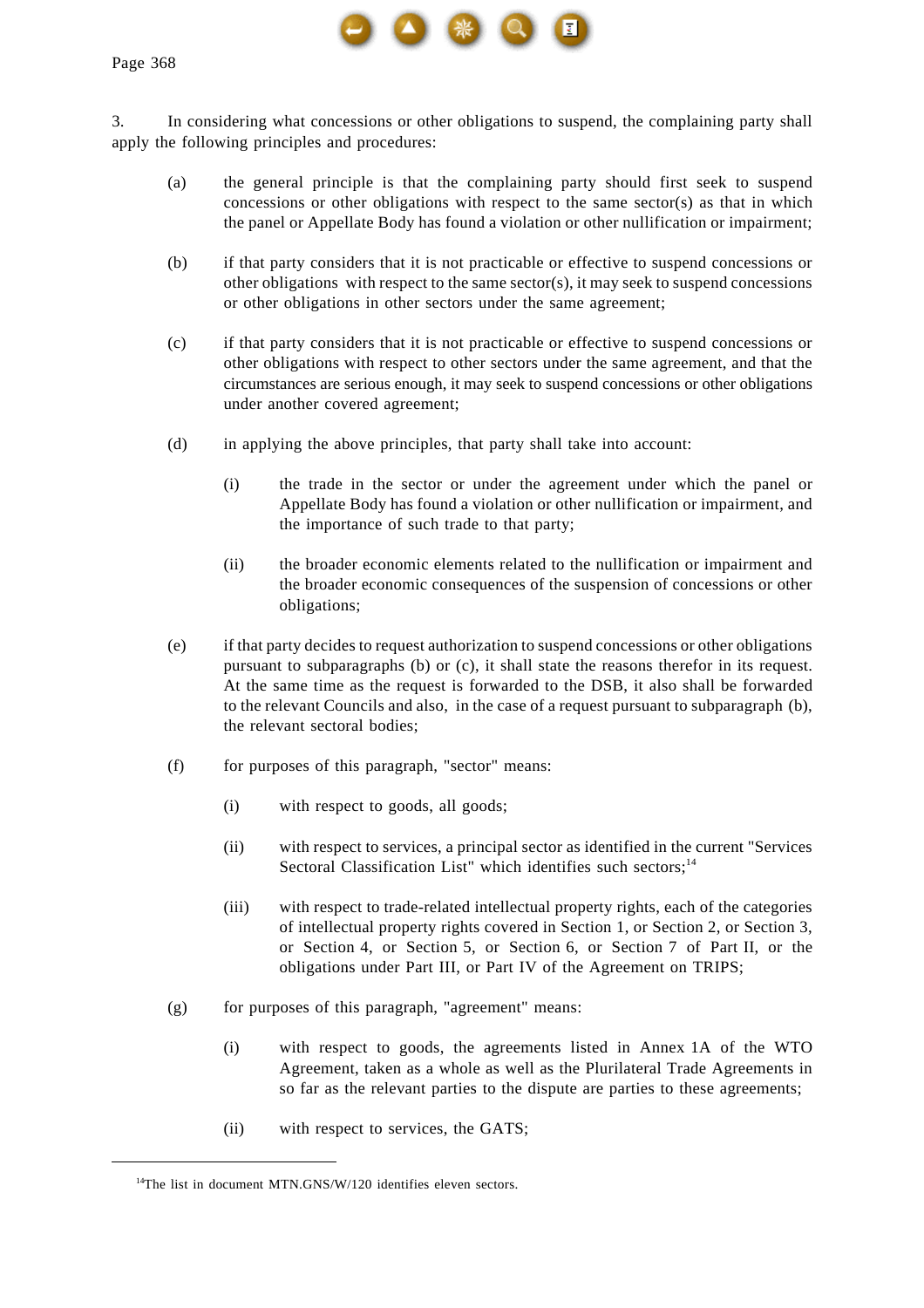(iii) with respect to intellectual property rights, the Agreement on TRIPS.

4. The level of the suspension of concessions or other obligations authorized by the DSB shall be equivalent to the level of the nullification or impairment.

5. The DSB shall not authorize suspension of concessions or other obligations if a covered agreement prohibits such suspension.

6. When the situation described in paragraph 2 occurs, the DSB, upon request, shall grant authorization to suspend concessions or other obligations within 30 days of the expiry of the reasonable period of time unless the DSB decides by consensus to reject the request. However, if the Member concerned objects to the level of suspension proposed, or claims that the principles and procedures set forth in paragraph 3 have not been followed where a complaining party has requested authorization to suspend concessions or other obligations pursuant to paragraph 3(b) or (c), the matter shall be referred to arbitration. Such arbitration shall be carried out by the original panel, if members are available, or by an arbitrator<sup>15</sup> appointed by the Director-General and shall be completed within 60 days after the date of expiry of the reasonable period of time. Concessions or other obligations shall not be suspended during the course of the arbitration.

7. The arbitrator<sup>16</sup> acting pursuant to paragraph 6 shall not examine the nature of the concessions or other obligations to be suspended but shall determine whether the level of such suspension is equivalent to the level of nullification or impairment. The arbitrator may also determine if the proposed suspension of concessions or other obligations is allowed under the covered agreement. However, if the matter referred to arbitration includes a claim that the principles and procedures set forth in paragraph 3 have not been followed, the arbitrator shall examine that claim. In the event the arbitrator determines that those principles and procedures have not been followed, the complaining party shall apply them consistent with paragraph 3. The parties shall accept the arbitrator's decision as final and the parties concerned shall not seek a second arbitration. The DSB shall be informed promptly of the decision of the arbitrator and shall upon request, grant authorization to suspend concessions or other obligations where the request is consistent with the decision of the arbitrator, unless the DSB decides by consensus to reject the request.

8. The suspension of concessions or other obligations shall be temporary and shall only be applied until such time as the measure found to be inconsistent with a covered agreement has been removed, or the Member that must implement recommendations or rulings provides a solution to the nullification or impairment of benefits, or a mutually satisfactory solution is reached. In accordance with paragraph 6 of Article 21, the DSB shall continue to keep under surveillance the implementation of adopted recommendations or rulings, including those cases where compensation has been provided or concessions or other obligations have been suspended but the recommendations to bring a measure into conformity with the covered agreements have not been implemented.

9. The dispute settlement provisions of the covered agreements may be invoked in respect of measures affecting their observance taken by regional or local governments or authorities within the territory of a Member. When the DSB has ruled that a provision of a covered agreement has not been observed, the responsible Member shall take such reasonable measures as may be available to it to ensure its observance. The provisions of the covered agreements and this Understanding relating to

<sup>&</sup>lt;sup>15</sup>The expression"arbitrator" shall be interpreted as referring either to an individual or a group.

 $16$ The expression "arbitrator" shall be interpreted as referring either to an individual or a group or to the members of the original panel when serving in the capacity of arbitrator.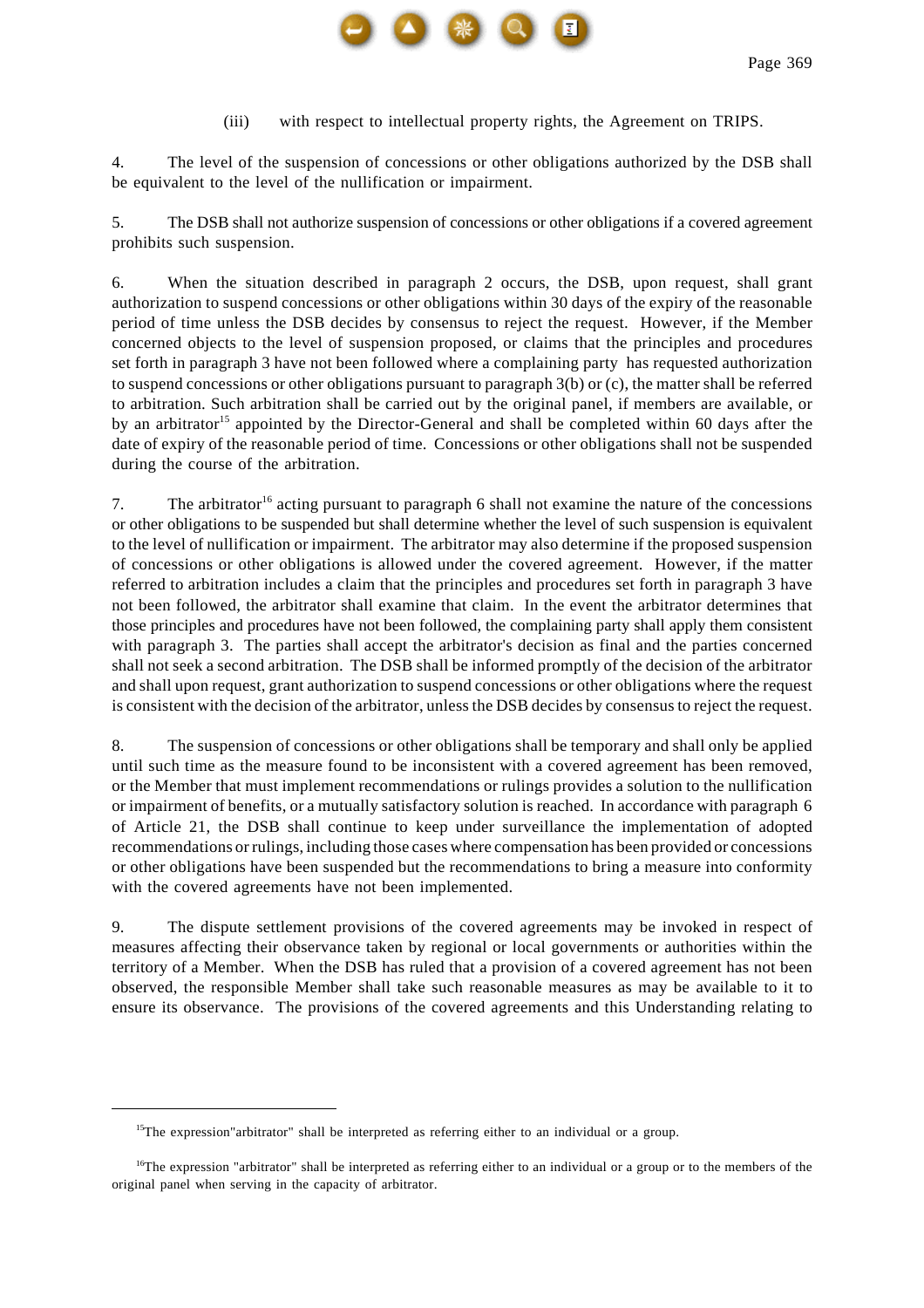compensation and suspension of concessions or other obligations apply in cases where it has not been possible to secure such observance.<sup>17</sup>

### *Article 23*

### *Strengthening of the Multilateral System*

1. When Members seek the redress of a violation of obligations or other nullification or impairment of benefits under the covered agreements or an impediment to the attainment of any objective of the covered agreements, they shall have recourse to, and abide by, the rules and procedures of this Understanding.

2. In such cases, Members shall:

 $\overline{a}$ 

- (a) not make a determination to the effect that a violation has occurred, that benefits have been nullified or impaired or that the attainment of any objective of the covered agreements has been impeded, except through recourse to dispute settlement in accordance with the rules and procedures of this Understanding, and shall make any such determination consistent with the findings contained in the panel or Appellate Body report adopted by the DSB or an arbitration award rendered under this Understanding;
- (b) follow the procedures set forth in Article 21 to determine the reasonable period of time for the Member concerned to implement the recommendations and rulings; and
- (c) follow the procedures set forth in Article 22 to determine the level of suspension of concessions or other obligations and obtain DSB authorization in accordance with those procedures before suspending concessions or other obligations under the covered agreements in response to the failure of the Member concerned to implement the recommendations and rulings within that reasonable period of time.

## *Article 24*

## *Special Procedures Involving Least-Developed Country Members*

1. At all stages of the determination of the causes of a dispute and of dispute settlement procedures involving a least-developed country Member, particular consideration shall be given to the special situation of least-developed country Members. In this regard, Members shall exercise due restraint in raising matters under these procedures involving a least-developed country Member. If nullification or impairment is found to result from a measure taken by a least-developed country Member, complaining parties shall exercise due restraint in asking for compensation or seeking authorization to suspend the application of concessions or other obligations pursuant to these procedures.

2. In dispute settlement cases involving a least-developed country Member, where a satisfactory solution has not been found in the course of consultations the Director-General or the Chairman of the DSB shall, upon request by a least-developed country Member offer their good offices, conciliation and mediation with a view to assisting the parties to settle the dispute, before a request for a panel

 $17$ Where the provisions of any covered agreement concerning measures taken by regional or local governments or authorities within the territory of a Member contain provisions different from the provisions of this paragraph, the provisions of such covered agreement shall prevail.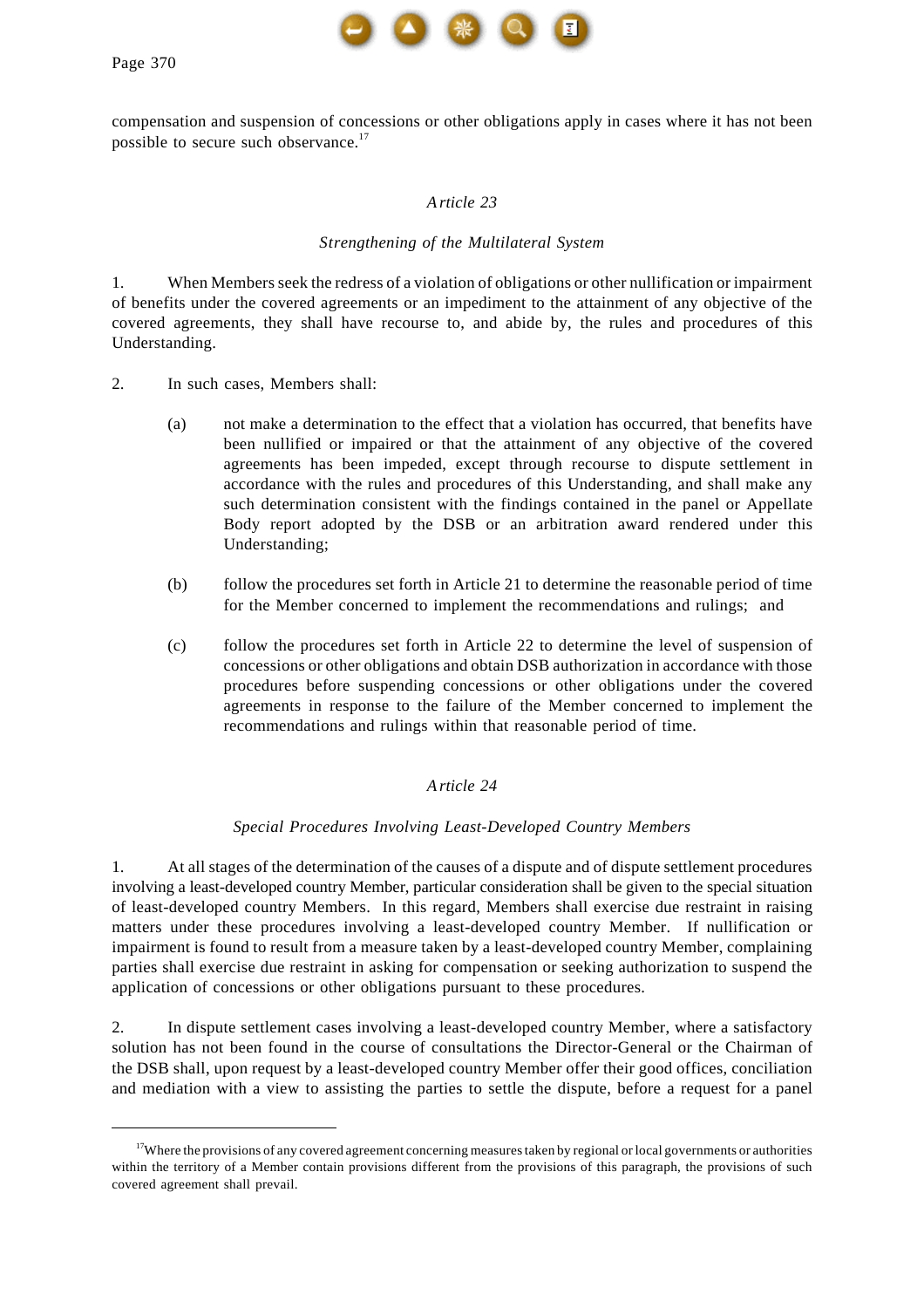is made. The Director-General or the Chairman of the DSB, in providing the above assistance, may consult any source which either deems appropriate.

## *Article 25*

## *Arbitration*

1. Expeditious arbitration within the WTO as an alternative means of dispute settlement can facilitate the solution of certain disputes that concern issues that are clearly defined by both parties.

2. Except as otherwise provided in this Understanding, resort to arbitration shall be subject to mutual agreement of the parties which shall agree on the procedures to be followed. Agreements to resort to arbitration shall be notified to all Members sufficiently in advance of the actual commencement of the arbitration process.

3. Other Members may become party to an arbitration proceeding only upon the agreement of the parties which have agreed to have recourse to arbitration. The parties to the proceeding shall agree to abide by the arbitration award. Arbitration awards shall be notified to the DSB and the Council or Committee of any relevant agreement where any Member may raise any point relating thereto.

4. Articles 21 and 22 of this Understanding shall apply *mutatis mutandis* to arbitration awards.

# *Article 26*

## 1. *Non-Violation Complaints of the Type Described in Paragraph 1(b) of Article X XIII of GATT 1994*

Where the provisions of paragraph 1(b) of Article XXIII of GATT 1994 are applicable to a covered agreement, a panel or the Appellate Body may only make rulings and recommendations where a party to the dispute considers that any benefit accruing to it directly or indirectly under the relevant covered agreement is being nullified or impaired or the attainment of any objective of that Agreement is being impeded as a result of the application by a Member of any measure, whether or not it conflicts with the provisions of that Agreement. Where and to the extent that such party considers and a panel or the Appellate Body determines that a case concerns a measure that does not conflict with the provisions of a covered agreement to which the provisions of paragraph 1(b) of Article XXIII of GATT 1994 are applicable, the procedures in this Understanding shall apply, subject to the following:

- (a) the complaining party shall present a detailed justification in support of any complaint relating to a measure which does not conflict with the relevant covered agreement;
- (b) where a measure has been found to nullify or impair benefits under, or impede the attainment of objectives, of the relevant covered agreement without violation thereof, there is no obligation to withdraw the measure. However, in such cases, the panel or the Appellate Body shall recommend that the Member concerned make a mutually satisfactory adjustment;
- (c) notwithstanding the provisions of Article 21, the arbitration provided for in paragraph 3 of Article 21, upon request of either party, may include a determination of the level of benefits which have been nullified or impaired, and may also suggest ways and means of reaching a mutually satisfactory adjustment; such suggestions shall not be binding upon the parties to the dispute;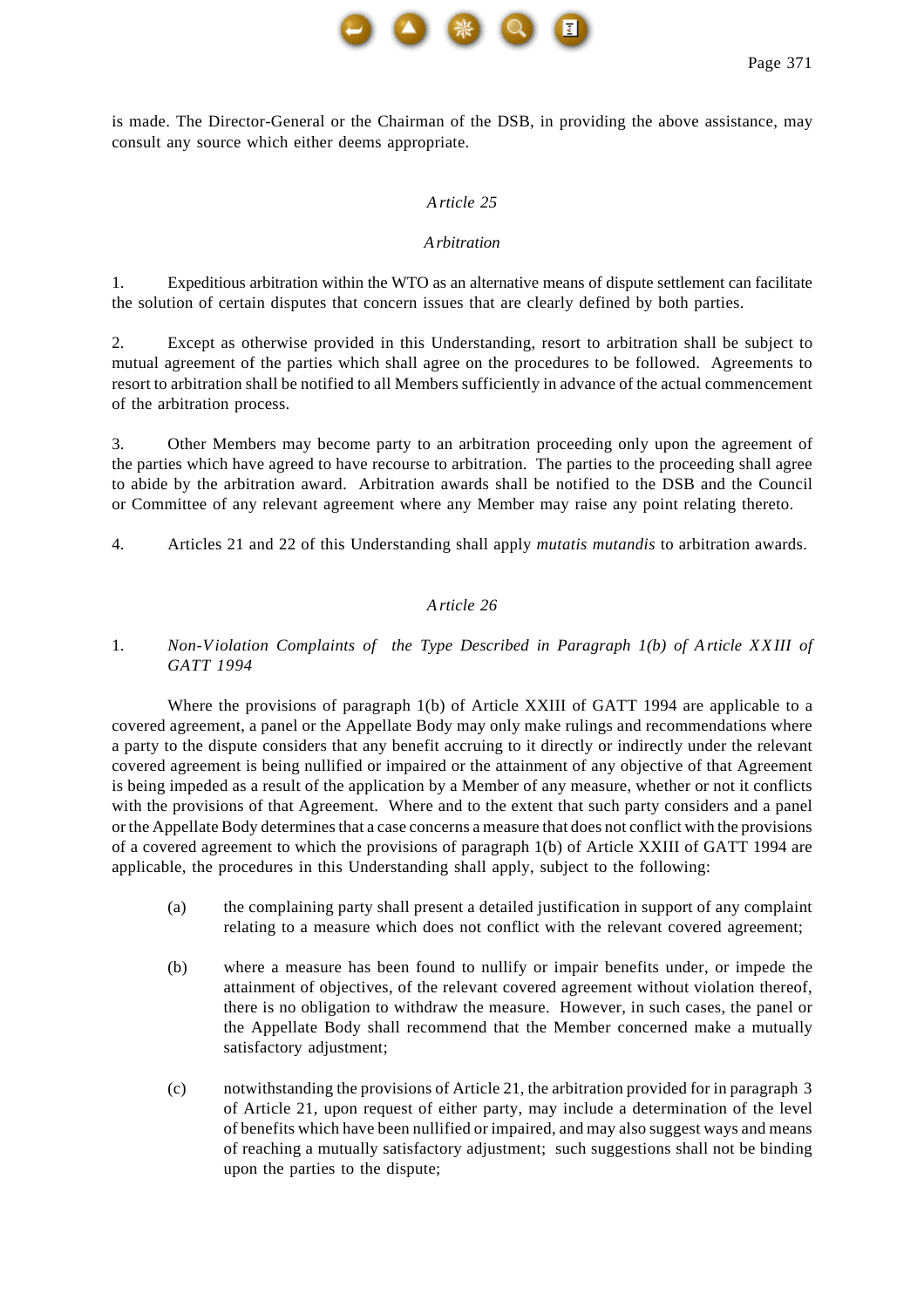(d) notwithstanding the provisions of paragraph 1 of Article 22, compensation may be part of a mutually satisfactory adjustment as final settlement of the dispute.

## 2. *Complaints of the Type Described in Paragraph 1(c) of Article X XIII of GATT 1994*

Where the provisions of paragraph 1(c) of Article XXIII of GATT 1994 are applicable to a covered agreement, a panel may only make rulings and recommendations where a party considers that any benefit accruing to it directly or indirectly under the relevant covered agreement is being nullified or impaired or the attainment of any objective of that Agreement is being impeded as a result of the existence of any situation other than those to which the provisions of paragraphs 1(a) and 1(b) of Article XXIII of GATT 1994 are applicable. Where and to the extent that such party considers and a panel determines that the matter is covered by this paragraph, the procedures of this Understanding shall apply only up to and including the point in the proceedings where the panel report has been circulated to the Members. The dispute settlement rules and procedures contained in the Decision of 12 April 1989 (BISD 36S/61-67) shall apply to consideration for adoption, and surveillance and implementation of recommendations and rulings. The following shall also apply:

- (a) the complaining party shall present a detailed justification in support of any argument made with respect to issues covered under this paragraph;
- (b) in cases involving matters covered by this paragraph, if a panel finds that cases also involve dispute settlement matters other than those covered by this paragraph, the panel shall circulate a report to the DSB addressing any such matters and a separate report on matters falling under this paragraph.

## *Article 27*

## *Responsibilities of the Secretariat*

1. The Secretariat shall have the responsibility of assisting panels, especially on the legal, historical and procedural aspects of the matters dealt with, and of providing secretarial and technical support.

2. While the Secretariat assists Members in respect of dispute settlement at their request, there may also be a need to provide additional legal advice and assistance in respect of dispute settlement to developing country Members. To this end, the Secretariat shall make available a qualified legal expert from the WTO technical cooperation services to any developing country Member which so requests. This expert shall assist the developing country Member in a manner ensuring the continued impartiality of the Secretariat.

3. The Secretariat shall conduct special training courses for interested Members concerning these dispute settlement procedures and practices so as to enable Members' experts to be better informed in this regard.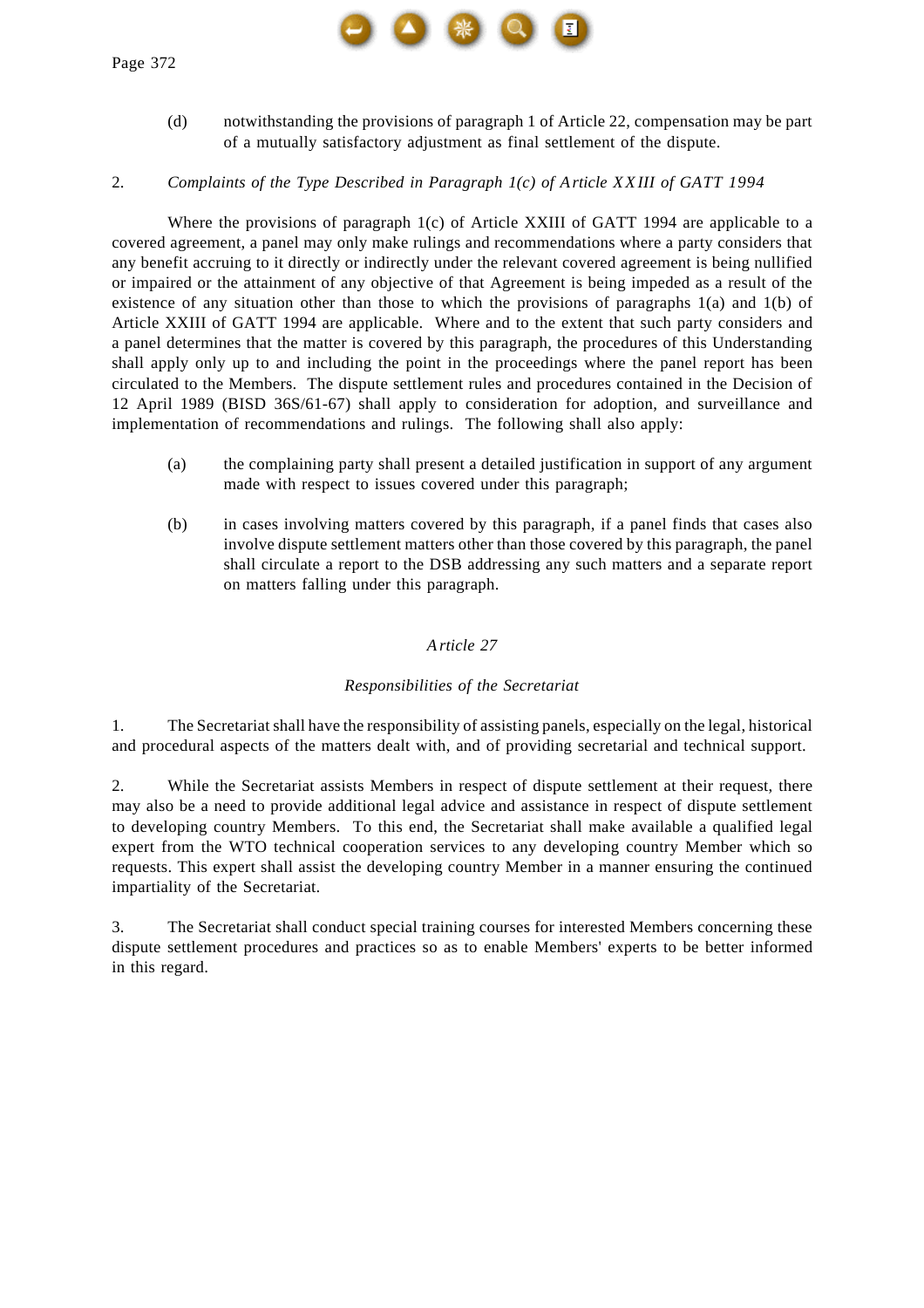### AGREEMENTS COVERED BY THE UNDERSTANDING

- (A) Agreement Establishing the World Trade Organization
- (B) Multilateral Trade Agreements

|     | Annex 1A:<br>Annex $1B$ :<br>Annex $1C$ : | Multilateral Agreements on Trade in Goods<br>General Agreement on Trade in Services<br>Agreement on Trade-Related Aspects of Intellectual Property Rights |
|-----|-------------------------------------------|-----------------------------------------------------------------------------------------------------------------------------------------------------------|
|     | Annex $2$ :                               | Understanding on Rules and Procedures Governing the Settlement of Disputes                                                                                |
| (C) |                                           | Plurilateral Trade Agreements                                                                                                                             |

| Annex 4: | Agreement on Trade in Civil Aircraft |
|----------|--------------------------------------|
|          | Agreement on Government Procurement  |
|          | International Dairy Agreement        |
|          | International Bovine Meat Agreement  |

The applicability of this Understanding to the Plurilateral Trade Agreements shall be subject to the adoption of a decision by the parties to each agreement setting out the terms for the application of the Understanding to the individual agreement, including any special or additional rules or procedures for inclusion in Appendix 2, as notified to the DSB.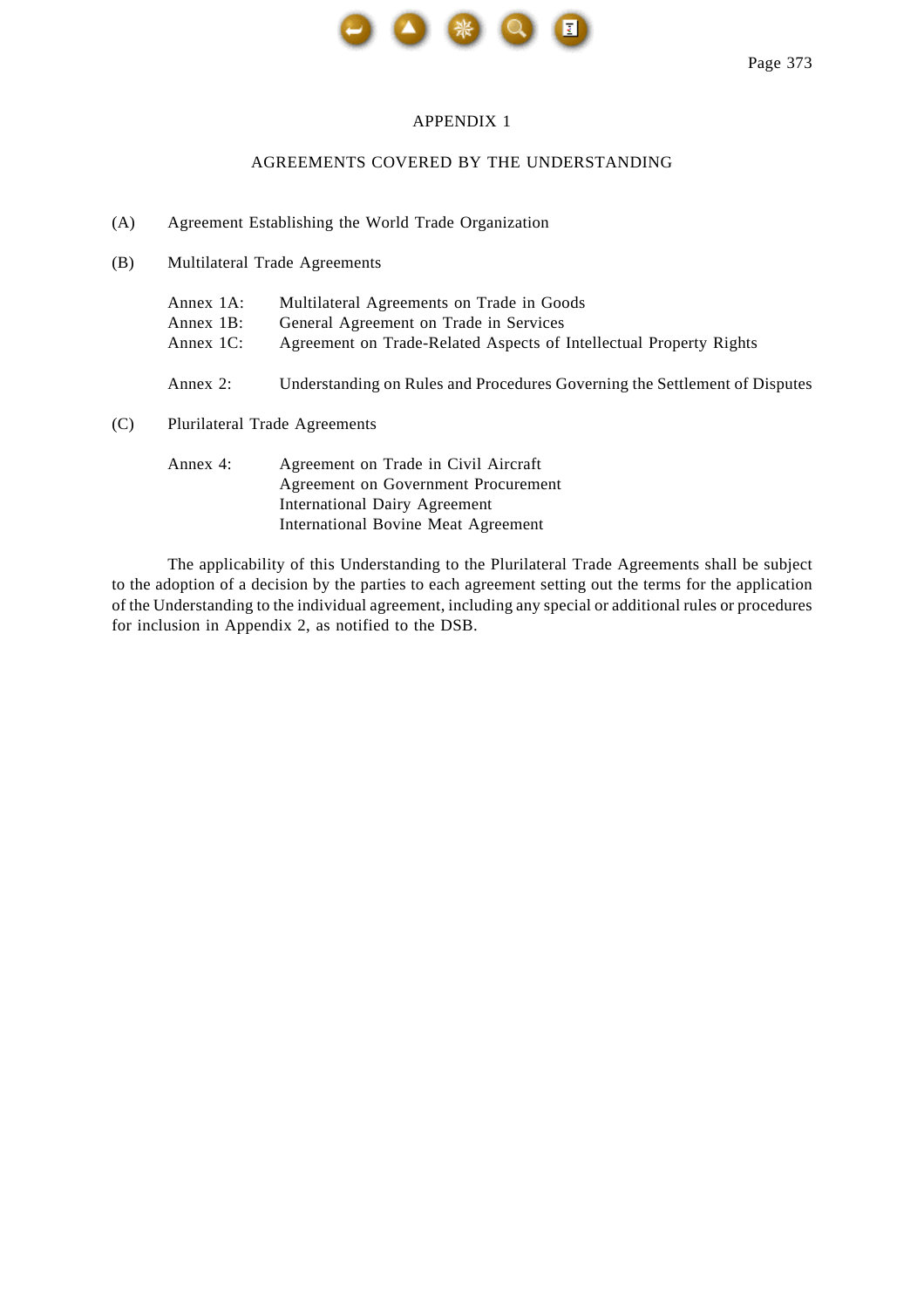## SPECIAL OR ADDITIONAL RULES AND PROCEDURES CONTAINED IN THE COVERED AGREEMENTS

| A greement                                                                                               | <b>Rules and Procedures</b>                                                       |
|----------------------------------------------------------------------------------------------------------|-----------------------------------------------------------------------------------|
| Agreement on the Application of Sanitary<br>and Phytosanitary Measures                                   | 11.2                                                                              |
| Agreement on Textiles and Clothing                                                                       | 2.14, 2.21, 4.4, 5.2, 5.4, 5.6, 6.9,<br>6.10, 6.11, 8.1 through 8.12              |
| Agreement on Technical Barriers to Trade                                                                 | 14.2 through 14.4, Annex 2                                                        |
| Agreement on Implementation of Article VI<br>of GATT 1994                                                | 17.4 through 17.7                                                                 |
| Agreement on Implementation of Article VII<br>of GATT 1994                                               | 19.3 through 19.5, Annex II.2(f), 3, 9, 21                                        |
| Agreement on Subsidies and Countervailing Measures                                                       | 4.2 through 4.12, 6.6, 7.2 through 7.10, 8.5,<br>footnote 35, 24.4, 27.7, Annex V |
| General Agreement on Trade in Services<br>Annex on Financial Services<br>Annex on Air Transport Services | XXII:3, XXIII:3<br>4<br>4                                                         |
| Decision on Certain Dispute Settlement<br>Procedures for the GATS                                        | 1 through 5                                                                       |

The list of rules and procedures in this Appendix includes provisions where only a part of the provision may be relevant in this context.

Any special or additional rules or procedures in the Plurilateral Trade Agreements as determined by the competent bodies of each agreement and as notified to the DSB.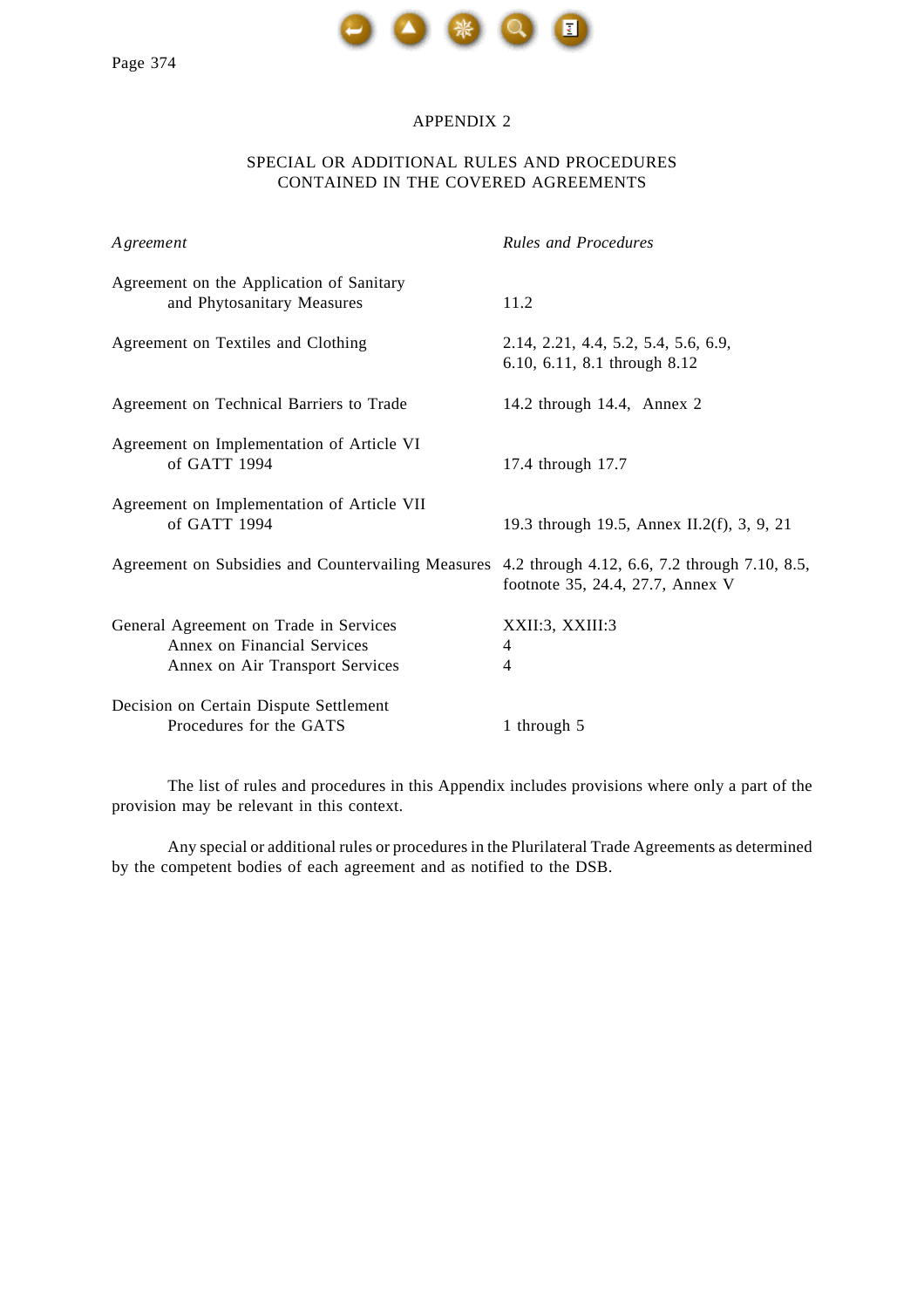## WORKING PROCEDURES

l. In its proceedings the panel shall follow the relevant provisions of this Understanding. In addition, the following working procedures shall apply.

2. The panel shall meet in closed session. The parties to the dispute, and interested parties, shall be present at the meetings only when invited by the panel to appear before it.

3. The deliberations of the panel and the documents submitted to it shall be kept confidential. Nothing in this Understanding shall preclude a party to a dispute from disclosing statements of its own positions to the public. Members shall treat as confidential information submitted by another Member to the panel which that Member has designated as confidential. Where a party to a dispute submits a confidential version of its written submissions to the panel, it shall also, upon request of a Member, provide a non-confidential summary of the information contained in its submissions that could be disclosed to the public.

4. Before the first substantive meeting of the panel with the parties, the parties to the dispute shall transmit to the panel written submissions in which they present the facts of the case and their arguments.

5. At its first substantive meeting with the parties, the panel shall ask the party which has brought the complaint to present its case. Subsequently, and still at the same meeting, the party against which the complaint has been brought shall be asked to present its point of view.

6. All third parties which have notified their interest in the dispute to the DSB shall be invited in writing to present their views during a session of the first substantive meeting of the panel set aside for that purpose. All such third parties may be present during the entirety of this session.

7. Formal rebuttals shall be made at a second substantive meeting of the panel. The party complained against shall have the right to take the floor first to be followed by the complaining party. The parties shall submit, prior to that meeting, written rebuttals to the panel.

8. The panel may at any time put questions to the parties and ask them for explanations either in the course of a meeting with the parties or in writing.

9. The parties to the dispute and any third party invited to present its views in accordance with Article 10 shall make available to the panel a written version of their oral statements.

10. In the interest of full transparency, the presentations, rebuttals and statements referred to in paragraphs 5 to 9 shall be made in the presence of the parties. Moreover, each party's written submissions, including any comments on the descriptive part of the report and responses to questions put by the panel, shall be made available to the other party or parties.

11. Any additional procedures specific to the panel.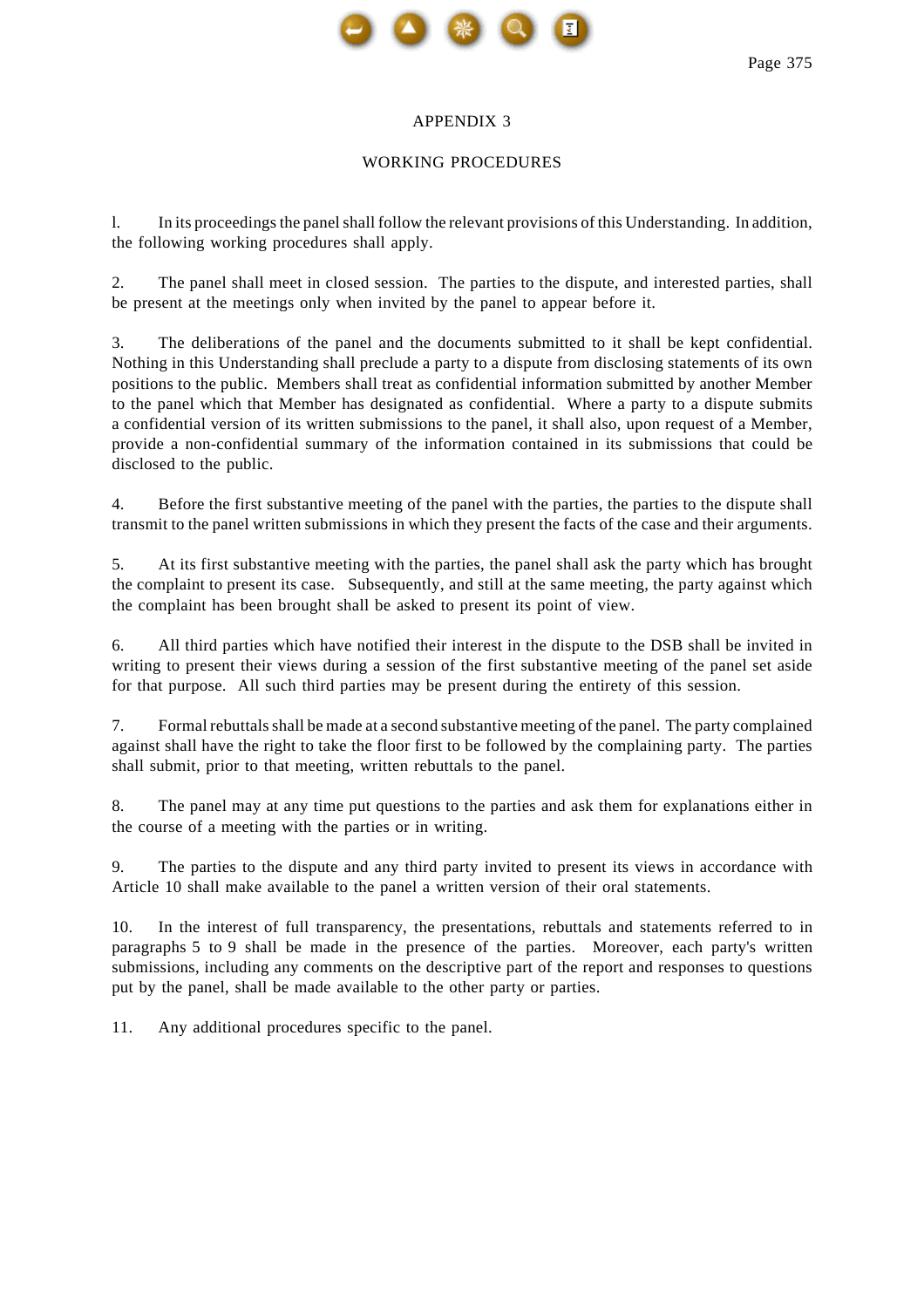# 12. Proposed timetable for panel work:

(a) Receipt of first written submissions of the parties:

|     | (1)<br>complaining Party:<br>Party complained against:<br>(2)                               | 3-6 weeks<br>2-3 weeks |
|-----|---------------------------------------------------------------------------------------------|------------------------|
| (b) | Date, time and place of first substantive meeting<br>with the parties; third party session: | 1-2 weeks              |
| (c) | Receipt of written rebuttals of the parties:                                                | 2-3 weeks              |
| (d) | Date, time and place of second substantive<br>meeting with the parties:                     | 1-2 weeks              |
| (e) | Issuance of descriptive part of the report to the parties:                                  | 2-4 weeks              |
| (f) | Receipt of comments by the parties on the<br>descriptive part of the report:                | 2 weeks                |
| (g) | Issuance of the interim report, including the<br>findings and conclusions, to the parties:  | 2-4 weeks              |
| (h) | Deadline for party to request review of part(s) of report:                                  | 1 week                 |
| (i) | Period of review by panel, including possible<br>additional meeting with parties:           | 2 weeks                |
| (i) | Issuance of final report to parties to dispute:                                             | 2 weeks                |
| (k) | Circulation of the final report to the Members:                                             | 3 weeks                |
|     |                                                                                             |                        |

The above calendar may be changed in the light of unforeseen developments. Additional meetings with the parties shall be scheduled if required.